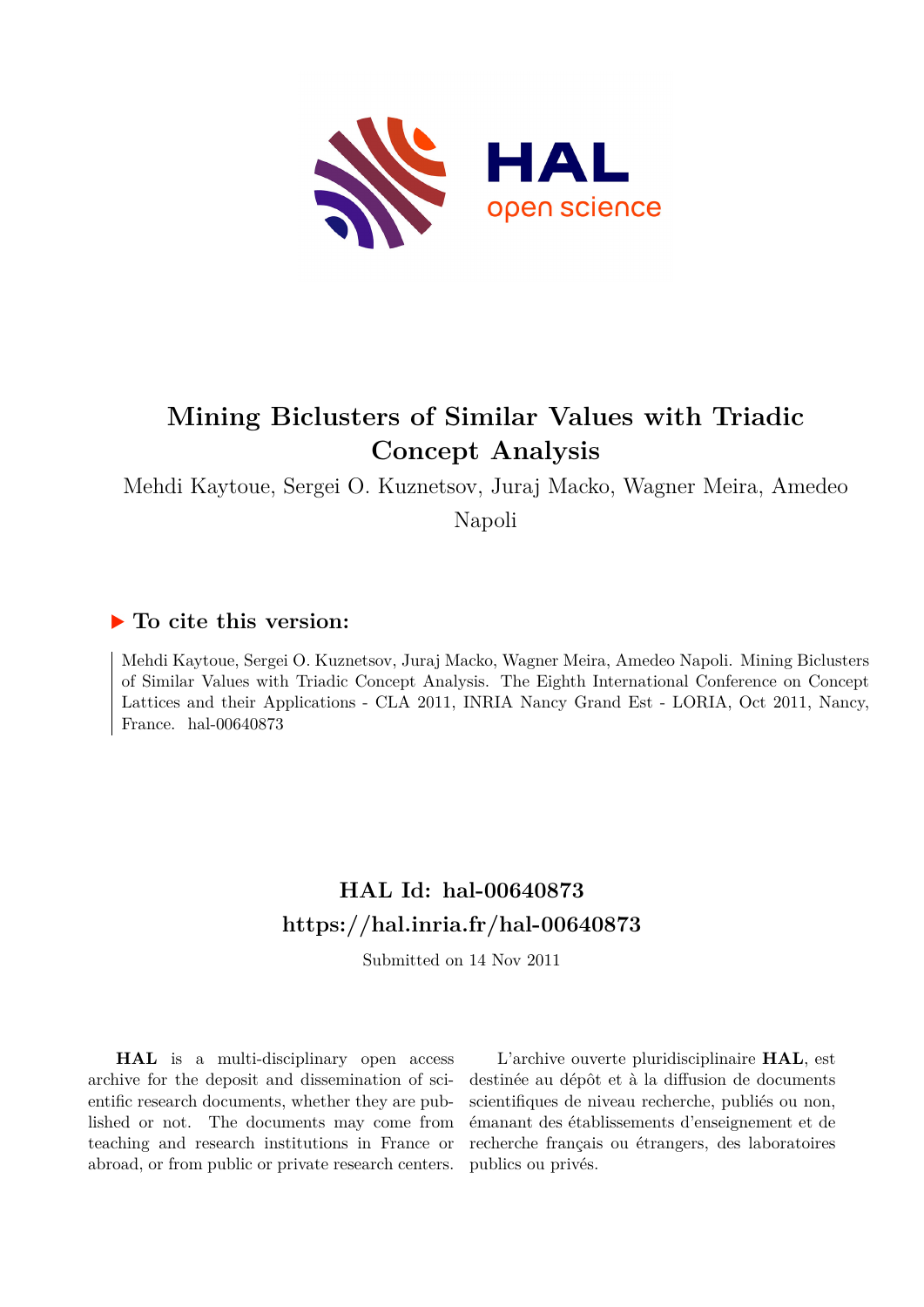# Mining Biclusters of Similar Values with Triadic Concept Analysis

Mehdi Kaytoue<sup>1</sup>, Sergei O. Kuznetsov<sup>2</sup>, Juraj Macko<sup>3</sup>, Wagner Meira Jr.<sup>1</sup> and Amedeo Napoli<sup>4</sup>

<sup>1</sup> Universidade Fereral de Minas Gerais – Belo Horizonte – Brazil  $2$  HSE – Pokrovskiy Bd. 11 – 109028 Moscow – Russia  $3$  Palacky University – 17. listopadu – 77146 Olomouc – Czech Republic <sup>4</sup> INRIA/LORIA – Campus Scientifique, B.P. 239 – Vandœuvre-lès-Nancy – France kaytoue@dcc.ufmg.br, kuznetsovs@yandex.ru, juraj.macko@upol.cz, meira@dcc.ufmg.br, napoli@loria.fr

Abstract. Biclustering numerical data became a popular data-mining task in the beginning of 2000's, especially for analysing gene expression data. A bicluster reflects a strong association between a subset of objects and a subset of attributes in a numerical object/attribute data-table. So called biclusters of similar values can be thought as maximal sub-tables with close values. Only few methods address a complete, correct and non redundant enumeration of such patterns, which is a well-known intractable problem, while no formal framework exists. In this paper, we introduce important links between biclustering and formal concept analysis. More specifically, we originally show that Triadic Concept Analysis (TCA), provides a nice mathematical framework for biclustering. Interestingly, existing algorithms of TCA, that usually apply on binary data, can be used (directly or with slight modifications) after a preprocessing step for extracting maximal biclusters of similar values.

Keywords: Triadic concept analysis, numerical biclustering, scaling

#### 1 Introduction

Numerical data biclustering mainly appeared in the beginning of 2000's as a first answer to new challenges raised by biological data analysis, and especially gene expression data analysis [13]. Starting from an object/attribute numerical data-table (e.g. Table 1), the goal is to group together some objects with some attributes according to the values taken by these attributes for these objects [13]. Accordingly, a bicluster is formally defined as a pair composed of a set of objects and a set of attributes. Such pair can be represented as a rectangle in the numerical table, modulo lines and columns permutations. Table 1 is a numerical dataset with objects in lines and attributes in columns, while each table entry corresponds to the value taken by the attribute in column for the object in line. Table 2 illustrates bicluster  $({g_1, g_2, g_3}, {m_1, m_2, m_3})$  as a grey rectangle.

There are several types of biclusters in the literature (see [13] for a survey), depending on the relation between the values taken by their attributes for their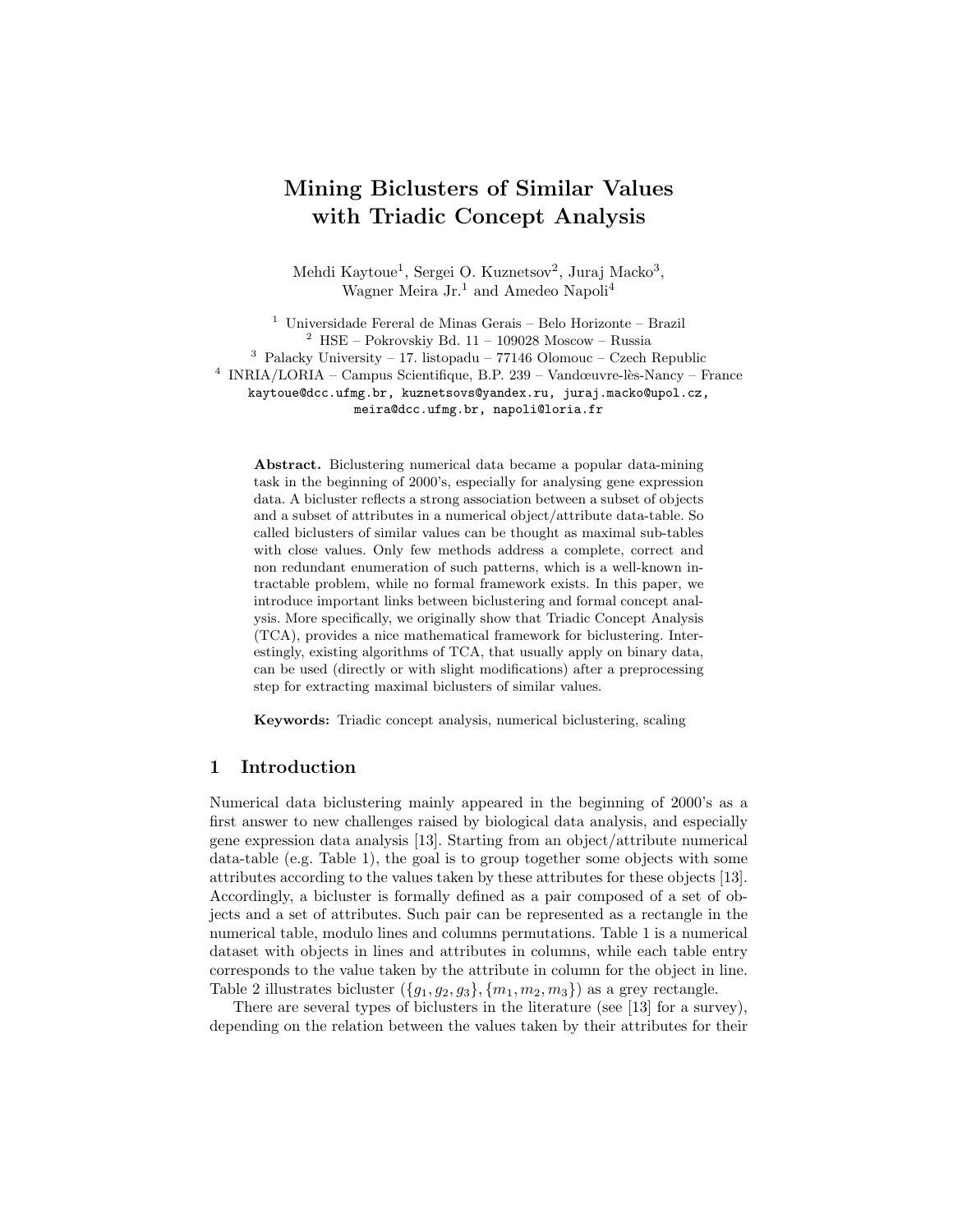objects. The most simple case can be understood as rectangles of equal values: a bicluster corresponds to a set of objects whose values taken by a same set of attributes are exactly the same, e.g.  $({g_1, g_2, g_3}, {m_5})$ . Constant biclusters only appear in idyllic situations: generally numerical data are noisy. Accordingly, a straightforward generalization of such biclusters lies in so called biclusters of similar values: they are represented by rectangles with almost identical, say similar, values [13, 1, 7]. Table 2 illustrates a bicluster of similar values  $({q_1, q_2, q_3}, {m_1, m_2, m_3})$  where two values are said to be similar if their difference is no more than 1. Moreover, this bicluster is maximal: neither an object nor an attribute can be added without violating the similarity condition.

Only few methods address a complete, correct and non redundant enumeration of such patterns  $[1, 7]$ , which is a well-known intractable problem  $[13]$ , while no formal framework exists. In this paper, we show that Formal Concept Analysis (FCA) [3], and especially Triadic Concept Analysis (TCA) [12] provides a suitable and well defined framework for this task: Basically, an object has an attribute under a condition (a value). After a simple scaling procedure (turning original data into binary), a bicluster is represented as a triadic concept, composed of a set of objects, a set of attributes (both characterizing the corresponding "rectangle") and a set of values. All sets are maximal thanks to existing concept forming derivation operators of TCA. This comes with several advantages:

- $-$  Two values  $w_1, w_2$  of the original data are said to be similar iff their difference does not exceed a given parameter  $\theta$ . In this case, we write  $w_1 \simeq_{\theta} w_2 \iff$  $|w_1 - w_2| \leq \theta$ . Otherwise, we write  $w_1 \not\approx_{\theta} w_2$ . The trilattice produced with TCA after scaling gives all maximal biclusters of similar values for any  $\theta$ ordered w.r.t. similarity of their values.
- The well known notion of frequency takes a semantics w.r.t. similarity of values. For example, let  $(A, B, C)$  be a triconcept, where A is a set of objects, B a set of attributes, and C a set of similar values. Assume  $(A, B)$  to be the corresponding bicluster. The higher  $|C|$ , the more similar are the values of the bicluster. If all  $|A|$ ,  $|B|$ , and  $|C|$  are high we obtain a bicluster represented as a large rectangle of close values.
- Existing algorithms from TCA [4] and n-ary closed set mining [2] can be used directly after scaling. We also provide a new algorithm to compute biclusters maximal only for a given  $\theta$  (see algorithm TRIMAX later on).
- Both scaling procedure and algorithm TriMax computations can be directly distributed to several computing cores.
- The method can be adapted to  $n$ -ary numerical datasets. For example, with  $n = 3$ , a n-cluster would be a maximal  $3D$ -box of similar values. It can be applied to 3D gene expression data, monitoring the behaviour of genes in different samples over time. It follows that mining  $n$ -dimensional clusters can be achieved with  $n + 1$ -adic concept analysis.

The paper is organized as follows. Firstly, preliminaries regarding TCA are presented in Section 2. Then Section 3 formally states the problem. It is followed by the description of our two methods, respectively in Section 4 and 5. The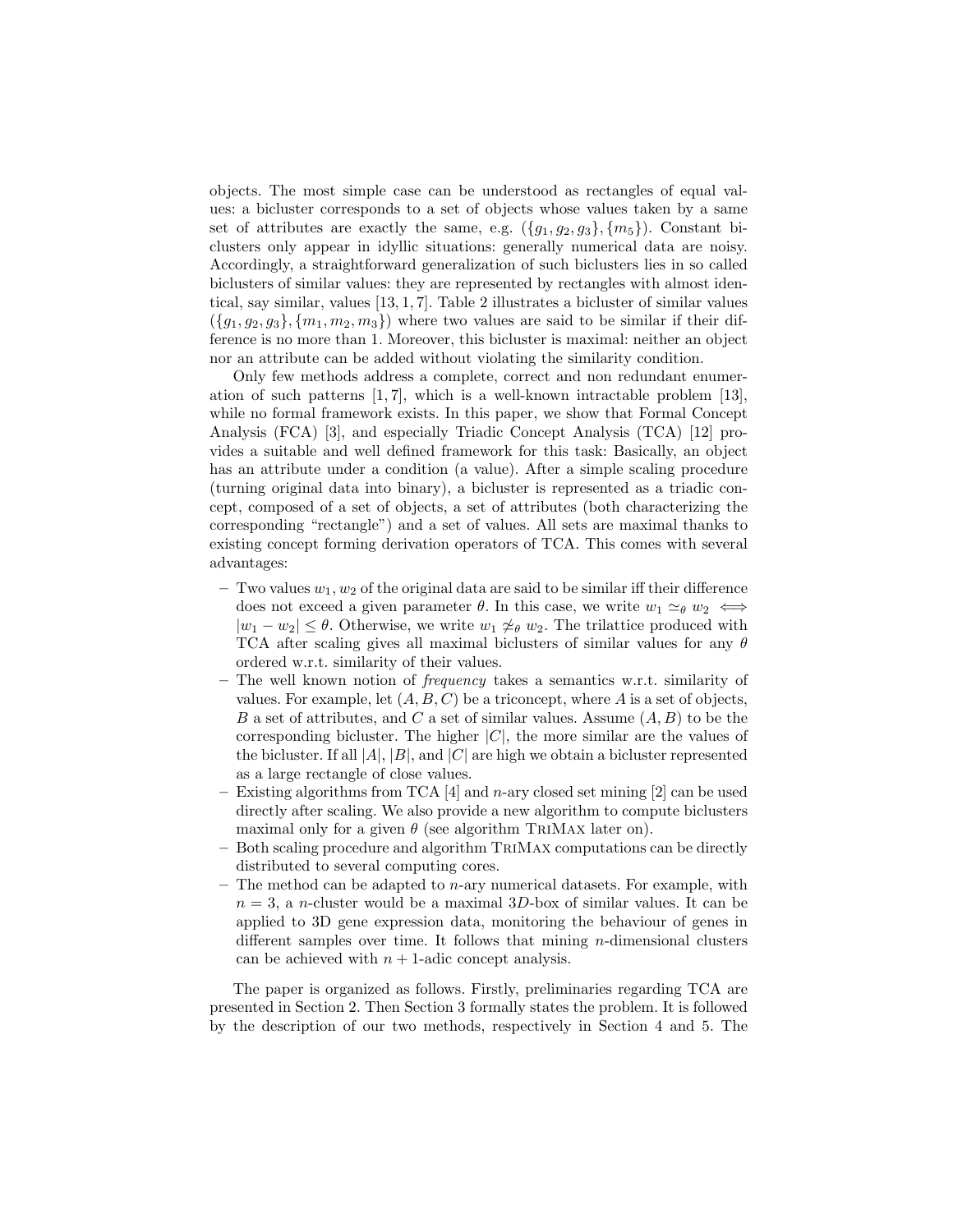first shows how TCA can help characterizing all maximal biclusters for any θ, while the second restricts the problem to a user-given θ. This is followed by experiments on the proposed approaches. Finally, the paper ends with a discussion and perspectives of further research.

|       |                        |  |         | Table 1: A numerical dataset |  |  |                                                                                           |  | Table 2: A bicluster of similar values |  |
|-------|------------------------|--|---------|------------------------------|--|--|-------------------------------------------------------------------------------------------|--|----------------------------------------|--|
|       | $ m_1 m_2 m_3 m_4 m_5$ |  |         |                              |  |  | $\ m_1\; m_2\; m_3\; m_4\; m_5$                                                           |  |                                        |  |
| $g_1$ |                        |  | 2 2 1 6 |                              |  |  |                                                                                           |  |                                        |  |
| $g_2$ |                        |  |         |                              |  |  | $\begin{array}{ c c c c c }\n\hline\n1 & 2 & 2 & 1 & 6 \\ 2 & 1 & 1 & 0 & 6\n\end{array}$ |  |                                        |  |
| 93    |                        |  |         |                              |  |  |                                                                                           |  |                                        |  |
| 94    |                        |  |         |                              |  |  |                                                                                           |  |                                        |  |

#### 2 Triadic Concept Analysis

We assume that the reader is familiar with basic notions of Formal Concept Analysis [3]. Lehmann and Wille introduced Triadic Concept Analysis (TCA [12]). Data are represented by a triadic context, given by  $(G, M, B, Y)$ . G, M, and B are respectively called sets of objects, attributes and conditions, and  $Y \subseteq$  $G \times M \times B$ . The fact  $(q, m, b) \in Y$  is interpreted as the statement "Object q has the attribute  $m$  under condition  $b$ ".

A (triadic) concept of  $(G, M, B, Y)$  is a triple  $(A_1, A_2, A_3)$  with  $A_1 \subseteq G$ ,  $A_2 \subseteq M$  and  $A_3 \subseteq B$  satisfying the two following statements: (i)  $A_1 \times A_2 \times A_3 \subseteq$  $Y, X_1 \times X_2 \times X_3 \subseteq Y$  and (ii)  $A_1 \subseteq X_1, A_2 \subseteq X_2$  and  $A_3 \subseteq X_3$  implies  $A_1 = X_1, A_2 = X_2$  and  $A_3 = X_3$ . If  $(G, M, B, Y)$  is represented by a three dimensional table, (i) means that a concept stands for a 3-dimensional rectangle full of crosses while (ii) characterises component-wise maximality of concepts. For a triadic concept  $(A_1, A_2, A_3)$ ,  $A_1$  is called the extent,  $A_2$  the intent and  $A_3$ the modus.

To describe the derivation operators, it is convenient to alternatively represent a triadic context as  $(K_1, K_2, K_3, Y)$ . Then, for  $\{i, j, k\} = \{1, 2, 3\}, j < k$ ,  $X \subseteq K_i$  and  $Z \subseteq K_j \times K_k$ , (*i*)-derivation operators are defined by:

 $\Phi: X \to X^{(i)} : \{(a_j, a_k) \in K_j \times K_k \mid (a_i, a_j, a_k) \in Y \text{ for all } a_i \in X\}$ 

 $\Phi' : Z \to Z^{(i)} : \{a_i \in K_i \mid (a_i, a_j, a_k) \in Y \text{ for all } (a_j, a_k) \in Z\}$ 

This definition leads to derivation operator  $\mathbf{K}^{(3)}$  and dyadic context  $\mathbf{K}^{(3)}$  =  $\langle K_3, K_1 \times K_2, Y^{(3)} \rangle$ . Further derivation operators are defined as follows: for  $\{i, j, k\} = \{1, 2, 3\}, X_i \subseteq K_i, X_j \subseteq K_j \text{ and } A_k \subseteq K_k, \text{ the } (i, j, A_k)\text{-derivation}$ operators are defined by:

$$
\Psi: X_i \to X_i^{(i,j,A_k)}: \{a_j \in K_j \mid (a_i, a_j, a_k) \in Y \text{ for all } (a_i, a_k) \in X_i \times A_k\}
$$
  

$$
\Psi': X_j \to X_j^{(i,j,A_k)}: \{a_i \in K_i \mid (a_i, a_j, a_k) \in Y \text{ for all } (a_j, a_k) \in X_j \times A_k\}
$$

Operators  $\Phi$  and  $\Phi'$  will be called outer operators, pair of both operators outer closure and dyadic operators  $\Psi$  and  $\Psi'$  inner operators or inner closure when pair of both is used. Derivation operators of dyadic context are defined by  $\mathbf{K}_{A_k}^{ij} =$  $\langle K_i, K_j, Y_{A_k}^{ij} \rangle$ , where  $(a_i, a_j) \in Y_{A_k}^{ij}$  iff  $a_i, a_j, a_k$  are related by Y for all  $a_k \in A_k$ .

From a computational point of view,  $[4]$  developed the algorithm TRIAS for extracting frequent triadic concepts, i.e. whose extent, intent and modus cardinalities are higher than user-defined thresholds (see also [5]). Cerf et al. presented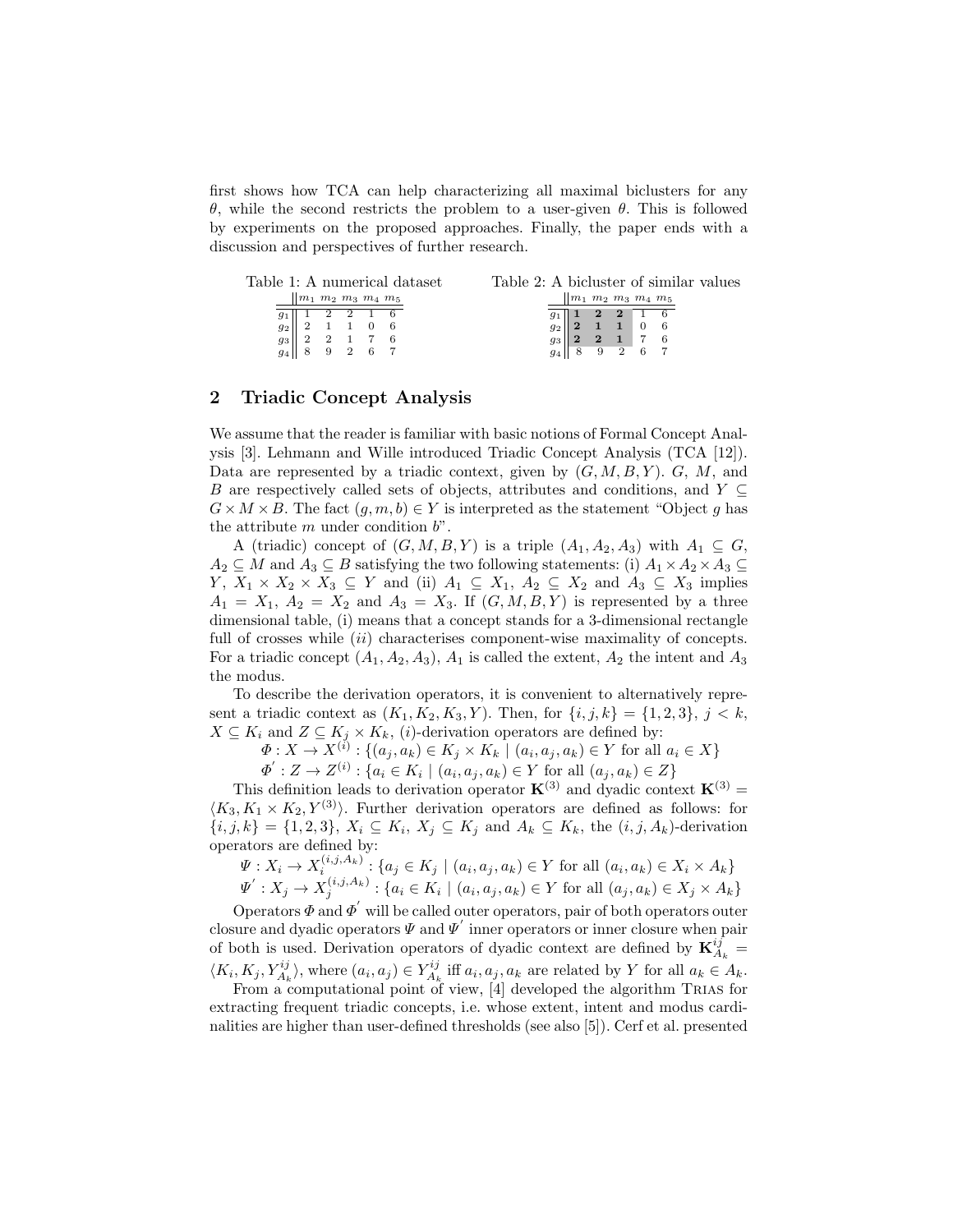a more efficient algorithm called Data-peeler able to handle n-ary relations [2] while formal definitions lie in so called Polyadic Concept Analysis [14].

### 3 Notations and problem settings

A numerical dataset is realized by a many-valued context [3] and we define accordingly (maximal) biclusters of similar values.

**Definition 1** (Many-valued context). Let G be a set of objects, M be a set of attributes,  $W$  be the set of attribute values and  $I$  be a ternary relation defined on the Cartesian product  $G \times M \times W$ . The fact  $(g, m, w) \in I$ , also written  $m(g) = w$ , means that "Attribute m takes the value w for the object g". The tuple  $(G, M, W, I)$  is called many-valued context, or simply numerical dataset in this paper.

Example 1. Table 1 is a numerical dataset, or many-valued context, with objects  $G = \{g_1, g_2, g_3, g_4\},\$ attributes  $M = \{m_1, m_2, m_3, m_4, m_5\}, W = \{0, 1, 2, 6, 7, 8, 9\}$ and for example  $m_5(q_2)=6$ .

**Definition 2 (Bicluster).** In a numerical dataset  $(G, M, W, I)$ , a bicluster is a tuple  $(A, B)$  with  $A \subseteq G$  and  $B \subseteq M$ .

Definition 3 (Similarity relation and bicluster of similar values). Let  $w_1, w_2 \in W$  be two attribute values and  $\theta \in \mathbb{N}$  be a user-defined parameter, called similarity parameter.  $w_1$  and  $w_2$  are said to be similar iff  $|w_1 - w_2| \le \theta$ and we note  $w_1 \simeq_{\theta} w_2$ .  $(A, B)$  is bicluster of similar values if  $m(g) \simeq_{\theta} n(h)$  for all  $g, h \in A$  and for all  $m, n \in B$ .

Definition 4 (Maximal bicluster of similar values). A bicluster of similar values  $(A, B)$  is maximal if adding either an object in A or an attribute in B does not result in a bicluster of similar values.

*Example 2 (From Table 1).*  $({g_1, g_4}, {m_2, m_4})$  is a bicluster.  $({g_1, g_2}, {m_2})$ is a bicluster of similar values with  $\theta \geq 1$ . However, it is not maximal. With  $1 \le \theta < 5$ ,  $({g_1, g_2, g_3}, {m_1, m_2, m_3})$  is maximal. Finally, with  $\theta = 7$  the bicluster  $({g_1, g_2, g_3}, {m_1, m_2, m_3, m_4, m_5})$  is maximal. Note that a constant (maximal) bicluster is a (maximal) bicluster of similar values with  $\theta = 0$ .

Thus the problem that we address in this paper is the extraction of all maximal biclusters of similar values from a numerical dataset. We desire the extraction to be complete, correct and non-redundant compared to several existing methods of the literature based on heuristics [13]. For that matter, we propose in the next section a first method aiming at extracting biclusters for any similarity parameter  $\theta$ . This method establishes new links between biclustering and FCA in general, and TCA in particular. Then, the present methodology is adapted to characterize and extract biclusters that are maximal for a given  $\theta$ only as usually done in the literature [1, 7, 13].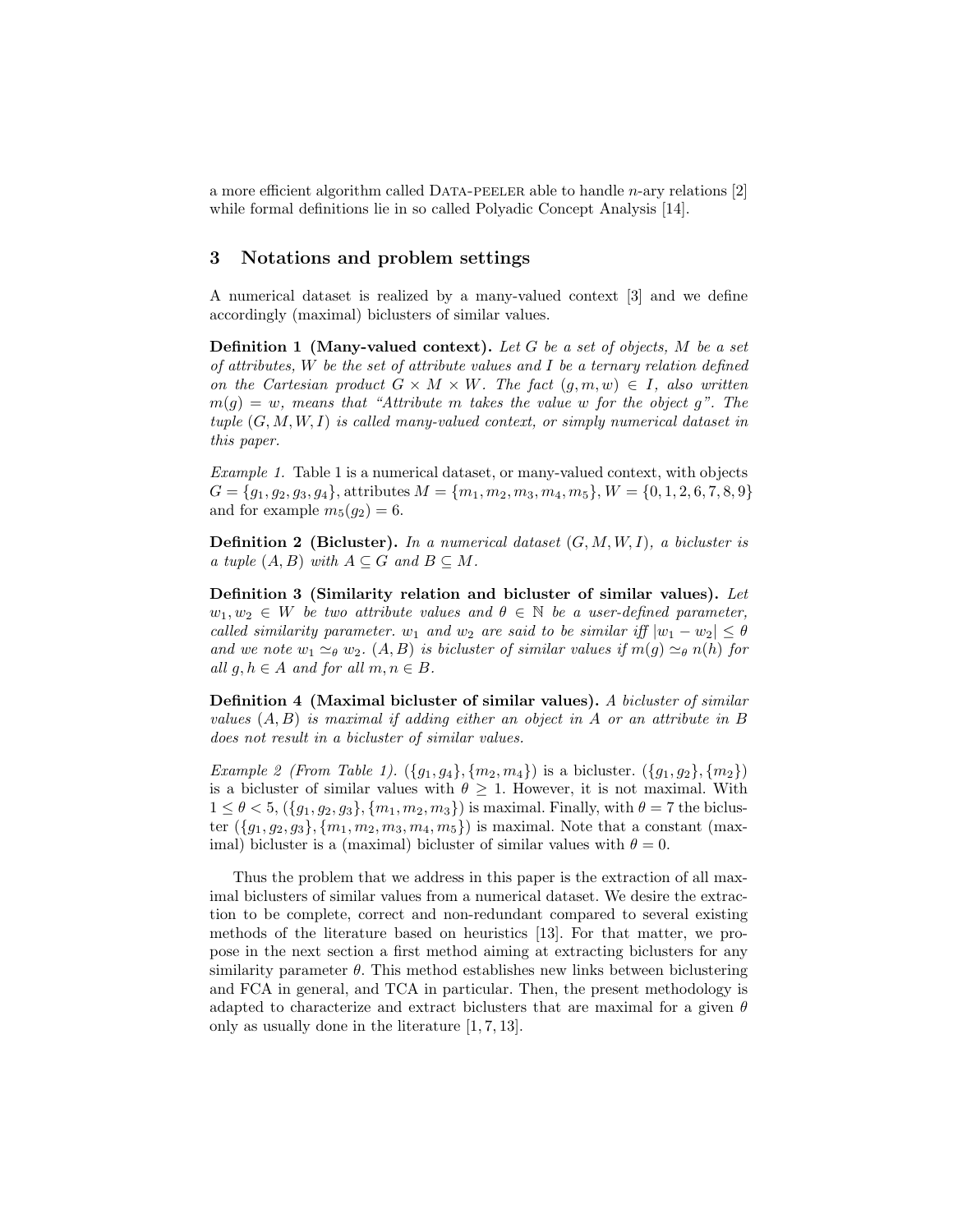#### 4 Biclusters of similar values in Triadic Concept Analysis

Firstly, we consider the problem of generating maximal biclusters for any  $\theta$ . Starting from a numerical dataset  $(G, M, W, I)$ , the basic idea lies in building a triadic context  $(G, M, T, Y)$  where the two first dimensions remain formal objects and formal attributes, while  $W$  is scaled into a third dimension denoted by  $T$ . This new dimension  $T$  is called the *scale dimension*: intuitively, it gives different "spaces of values" that each object-attribute pair  $(g, m) \in G \times M$  can take. Once the scale is given, a triadic context is derived from which triadic concepts are characterized.

We use the interordinal scaling [3] to build the scale dimension. It allows to encode in  $2<sup>T</sup>$  all possible intervals of values in W. This scale allows to derive a triadic context from which any bicluster of similar values can be characterized as a triadic concept. We made more precise these statements and illustrate the whole procedure with examples.

**Definition 5** (Interordinal Scaling). A scale is a binary relation  $J \subseteq W \times T$ associating original elements from the set of values W to their derived elements in T. In the case of interordinal scaling,  $T = \{[min(W), w], \forall w \in W\} \cup$  $\{[w, max(W)], \forall w \in W\}$ . Then  $(w, t) \in J$  iff  $w \in t$ .

Example 3. Table 3 gives the tabular representation of the interordinal scale for Table 1. Intuitively, each line describes a single value, while dyadic concepts represent all possible intervals over  $W$ . An example of dyadic concept in this table is given by  $(\{6, 7, 8\}, \{t_6, t_7, t_8, t_9, t_{10}\})$ , rewritten as  $(\{6, 7, 8\}, \{[6, 8]\})$  since  $\{t_6, t_7, t_8, t_9, t_{10}\}$  represents the interval  $[0, 8] \cap [0, 9] \cap [1, 9] \cap [2, 9] \cap [6, 9] = [6, 8].$ 

|                | Ш<br>17  | $t_2$ |  | កក្តាច្រាត្តទាត<br>த்தித்தித்திருந்த<br>1100720       |  |  | ಾ<br>ِ گ<br>$t_{10}$                                  | ာ ၁<br>$\overline{z}$ $\overline{z}$<br>$t_{11}$      | $t_{\rm 12}$                                          | ං<br>ಾ<br>$t_{13}$ |
|----------------|----------|-------|--|-------------------------------------------------------|--|--|-------------------------------------------------------|-------------------------------------------------------|-------------------------------------------------------|--------------------|
|                | $\times$ |       |  | $\times$ $\times$ $\times$ $\times$ $\times$          |  |  |                                                       |                                                       |                                                       |                    |
| 1              |          |       |  | $\times$ $\times$ $\times$ $\times$ $\times$ $\times$ |  |  |                                                       |                                                       |                                                       |                    |
| $\overline{2}$ |          |       |  | $\times$ $\times$ $\times$ $\times$ $\times$ $\times$ |  |  |                                                       |                                                       |                                                       |                    |
| 6              |          |       |  | $\times$ $\times$ $\times$ $\times$ $\times$ $\times$ |  |  |                                                       |                                                       |                                                       |                    |
| 7              |          |       |  |                                                       |  |  | $\times$ $\times$ $\times$ $\times$ $\times$ $\times$ |                                                       |                                                       |                    |
| 8              |          |       |  |                                                       |  |  |                                                       | $\times$ $\times$ $\times$ $\times$ $\times$ $\times$ |                                                       |                    |
|                |          |       |  |                                                       |  |  |                                                       |                                                       | $\times$ $\times$ $\times$ $\times$ $\times$ $\times$ |                    |

Table 3: Interordinal scale of the set of attribute values W.

Once the scale is defined, we can derive the triadic context w.r.t. this scale.

**Definition 6 (Triadic scaled context).** Let Y be ternary relation  $Y \subseteq G \times$  $M \times T$ . Then  $(g, m, t) \in Y$  iff  $(m(g), t) \in J$ , or simply  $m(g) \in t$ . We call the tuple  $(G, M, T, Y)$  the triadic scaled context of the numerical dataset  $(G, M, W, I)$ .

*Example 4.* The object-attribute pair  $(q_1, m_1)$  taking value  $m_1(q_1) = 1$  is scaled into triples  $(g_1, m_1, t) \in Y$  where t takes any interval in  $\{[0, 1], [0, 2], [0, 6], [0, 7],$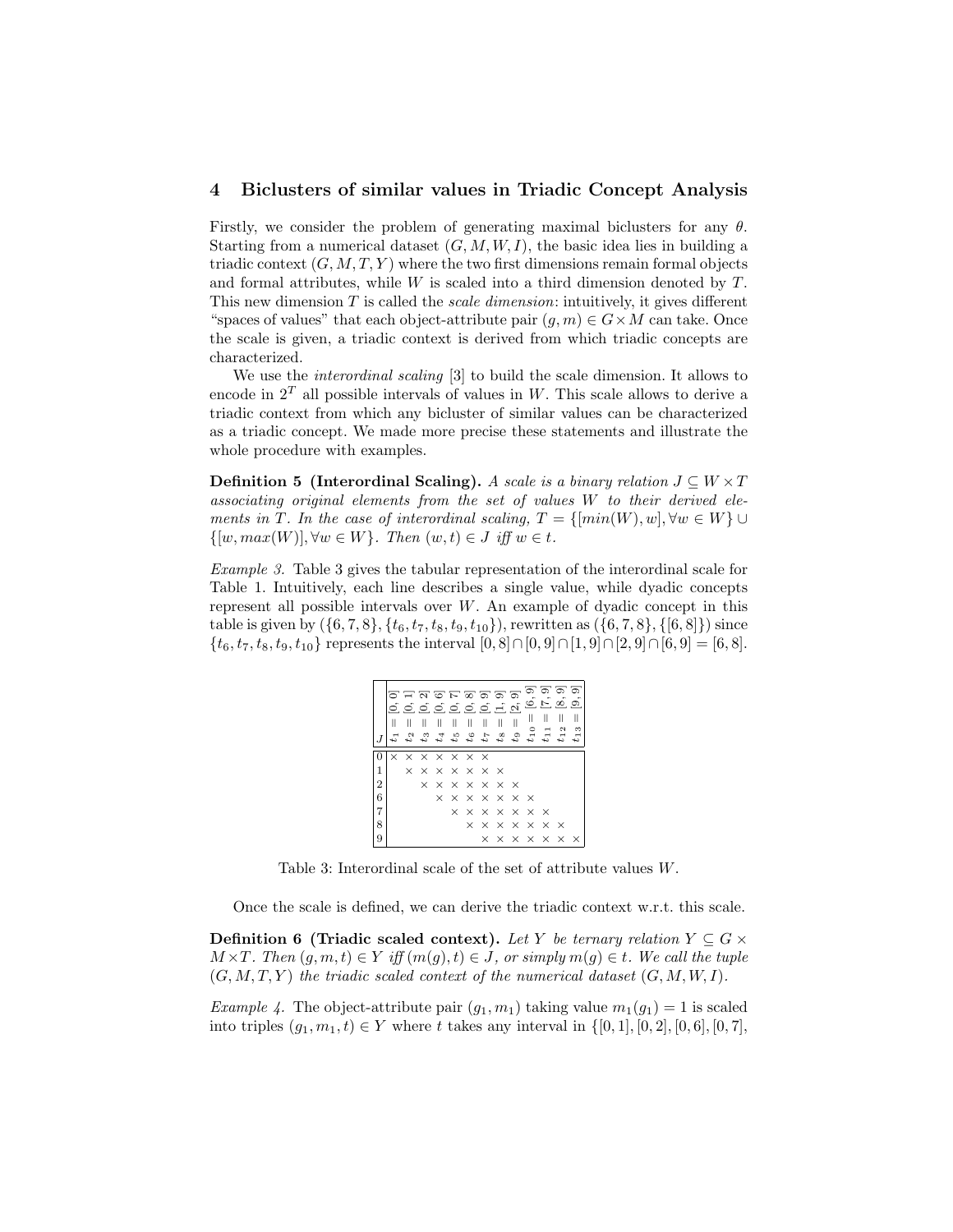$[0, 8], [0, 9], [1, 9]$ . The intersection of intervals in this set is the original value itself, i.e.  $m_1(g_1) = 1$ , a basic property of interordinal scaling. As a result, Table 4 illustrates the whole scaled triadic context derived from the numerical dataset given in Table 1 using interordinal scale. The very first cross  $(x)$  in this table (upper left) represents the tuple  $(g_2, m_4, t_1)$ , meaning that  $m_4(g_2) \in [0, 0]$ .

We present now our first main result: there is a one-to-one correspondence between (i) the set of maximal biclusters of similar values in a given numerical dataset for any similarity parameter  $\theta$  and (ii) the set of all triadic concepts in the triadic context derived with interordinal scaling.

**Proposition 1.** Tuple  $\langle A, B, U \rangle$ , where  $A \subseteq G$ ,  $B \subseteq G$  and  $U \subseteq T$  is triadic concept iff  $(A, B)$  is a maximal bicluster of similar values for some  $\theta \geq 0$ .

Proof. We leave the proof in the Appendix of the paper since we need to introduce notations and propositions not necessary in the rest of the paper.

*Example 5.* For example,  $({g_1, g_2, g_3}, {m_1, m_2, m_3}, {t_3, t_4, t_5, t_6, t_7, t_8})$  is a triadic concept from the context depicted in Table 4. It corresponds to the maximal bicluster  $({g_1, g_2, g_3}, {m_1, m_2, m_3})$  with  $\theta = 1$ .  $\theta = 1$  since  ${t_3, t_4, t_5, t_6, t_7, t_8}$ is maximal (it is a modus), it corresponds to interval [1, 2] and naturally  $2-1=1$ is the length of this interval.

|         |          |          | $t_1 = [0, 0]$ |          |                               | $t_2=[0,1]$    |          |          |          |                                                                                                                               |                | $t_3=[0,2]$ |          |          |                |          |          | $t_4=[0,6]$ |          |                                     | $t_5=[0,7]$ |          |                         |          |          |
|---------|----------|----------|----------------|----------|-------------------------------|----------------|----------|----------|----------|-------------------------------------------------------------------------------------------------------------------------------|----------------|-------------|----------|----------|----------------|----------|----------|-------------|----------|-------------------------------------|-------------|----------|-------------------------|----------|----------|
|         |          |          |                |          | $m_1$ $m_2$ $m_3$ $m_4$ $m_5$ | m <sub>1</sub> |          |          |          | $m_2$ $m_3$ $m_4$ $m_5$ $m_1$ $m_2$ $m_3$ $m_4$ $m_5$                                                                         |                |             |          |          |                |          |          |             |          | $m_1$ $m_2$ $m_3$ $m_4$ $m_5$ $m_1$ |             |          | $m_2$ $m_3$ $m_4$ $m_5$ |          |          |
| $g_1$   |          |          |                |          |                               | $\times$       |          |          | $\times$ |                                                                                                                               | $\times$       | $\times$    | $\times$ | $\times$ |                | $\times$ | $\times$ | $\times$    | $\times$ | $\times$                            | $\times$    | $\times$ | $\times$                | $\times$ | $\times$ |
| 92      |          |          |                | $\times$ |                               |                | $\times$ | $\times$ | $\times$ |                                                                                                                               | $\times$       | $\times$    | $\times$ | $\times$ |                | $\times$ | $\times$ | $\times$    | $\times$ | $\times$                            | $\times$    | $\times$ | $\times$                | $\times$ | $\times$ |
| 93      |          |          |                |          |                               |                |          | $\times$ |          |                                                                                                                               | $\times$       | $\times$    | $\times$ |          |                | $\times$ | $\times$ | $\times$    |          | $\times$                            | $\times$    | $\times$ | $\times$                | $\times$ | $\times$ |
| 94      |          |          |                |          |                               |                |          |          |          |                                                                                                                               |                |             | $\times$ |          |                |          |          | $\times$    | $\times$ |                                     |             |          | $\times$                | $\times$ | $\times$ |
|         |          |          |                |          |                               |                |          |          |          |                                                                                                                               |                |             |          |          |                |          |          |             |          |                                     |             |          |                         |          |          |
|         |          |          | $t_6=[0,8]$    |          |                               | $t_7=[0,9]$    |          |          |          |                                                                                                                               | $t_8 = [1, 9]$ |             |          |          | $t_9 = [2, 9]$ |          |          |             |          | $t_{10} = [6, 9]$                   |             |          |                         |          |          |
|         |          |          |                |          |                               |                |          |          |          | $m_1$ $m_2$ $m_3$ $m_4$ $m_5$ $m_1$ $m_2$ $m_3$ $m_4$ $m_5$ $m_1$ $m_2$ $m_3$ $m_4$ $m_5$ $m_1$ $m_2$ $m_3$ $m_4$ $m_5$ $m_1$ |                |             |          |          |                |          |          |             |          |                                     |             |          | $m_2$ $m_3$ $m_4$ $m_5$ |          |          |
|         |          |          |                |          |                               |                |          |          |          |                                                                                                                               |                |             |          |          |                |          |          |             |          |                                     |             |          |                         |          |          |
| $g_1$   | $\times$ | $\times$ | $\times$       | $\times$ | $\times$                      | $\times$       | $\times$ | $\times$ | $\times$ | $\times$                                                                                                                      | $\times$       | $\times$    | ×        | $\times$ | $\times$       |          | $\times$ | $\times$    |          | $\times$                            |             |          |                         |          | $\times$ |
| 92      | $\times$ | $\times$ | $\times$       | $\times$ | $\times$                      | $\times$       | $\times$ | $\times$ | $\times$ | $\times$                                                                                                                      | $\times$       | $\times$    | $\times$ |          | $\times$       | $\times$ |          |             |          | $\times$                            |             |          |                         |          | $\times$ |
| 93      | $\times$ | $\times$ | $\times$       | $\times$ | $\times$                      | $\times$       | $\times$ | $\times$ | $\times$ | $\times$                                                                                                                      | $\times$       | $\times$    | $\times$ | $\times$ | $\times$       | $\times$ | $\times$ | $\times$    | $\times$ | $\times$                            |             |          |                         | $\times$ | $\times$ |
| $ g_4 $ | $\times$ |          | $\times$       | $\times$ | $\times$                      | $\times$       | $\times$ | $\times$ | $\times$ | $\times$                                                                                                                      | $\times$       | $\times$    | $\times$ | $\times$ | $\times$       | $\times$ | $\times$ | $\times$    | $\times$ | $\times$                            | $\times$    | $\times$ |                         | $\times$ | $\times$ |
|         |          |          |                |          |                               |                |          |          |          |                                                                                                                               |                |             |          |          |                |          |          |             |          |                                     |             |          |                         |          |          |
|         |          |          |                |          |                               |                |          |          |          |                                                                                                                               |                |             |          |          |                |          |          |             |          |                                     |             |          |                         |          |          |

|       |  | $t_{11} = [7, 9]$ |  |  | $t_{12} = 8, 9$                                                                           |  | $t_{13} =  9, 9 $ |  |  |  |  |  |  |  |
|-------|--|-------------------|--|--|-------------------------------------------------------------------------------------------|--|-------------------|--|--|--|--|--|--|--|
|       |  |                   |  |  | $m_1$ $m_2$ $m_3$ $m_4$ $m_5$ $m_1$ $m_2$ $m_3$ $m_4$ $m_5$ $m_1$ $m_2$ $m_3$ $m_4$ $m_5$ |  |                   |  |  |  |  |  |  |  |
| $g_1$ |  |                   |  |  |                                                                                           |  |                   |  |  |  |  |  |  |  |
| 92    |  |                   |  |  |                                                                                           |  |                   |  |  |  |  |  |  |  |
| 93    |  |                   |  |  |                                                                                           |  |                   |  |  |  |  |  |  |  |
| 94    |  |                   |  |  |                                                                                           |  |                   |  |  |  |  |  |  |  |

Table 4: Triadic scaled context for Table 1 with interordinal scaling.

Hence we showed that extracting biclusters of similar values for any  $\theta$  in a numerical dataset can be achieved by (i) scaling the attribute value dimension and (ii) extracting the triadic concepts in the resulting derived triadic context.

Interestingly, triadic concepts  $(A, B, U)$  with the largest sets  $A, B$  or C represent large biclusters of close values. Indeed, the larger  $|A|$  and  $|B|$  the larger the data covering of the corresponding bicluster. Furthermore, the larger  $|U|$ , the more similar values for bicluster  $(A, B)$ . Indeed, by the properties of interordinal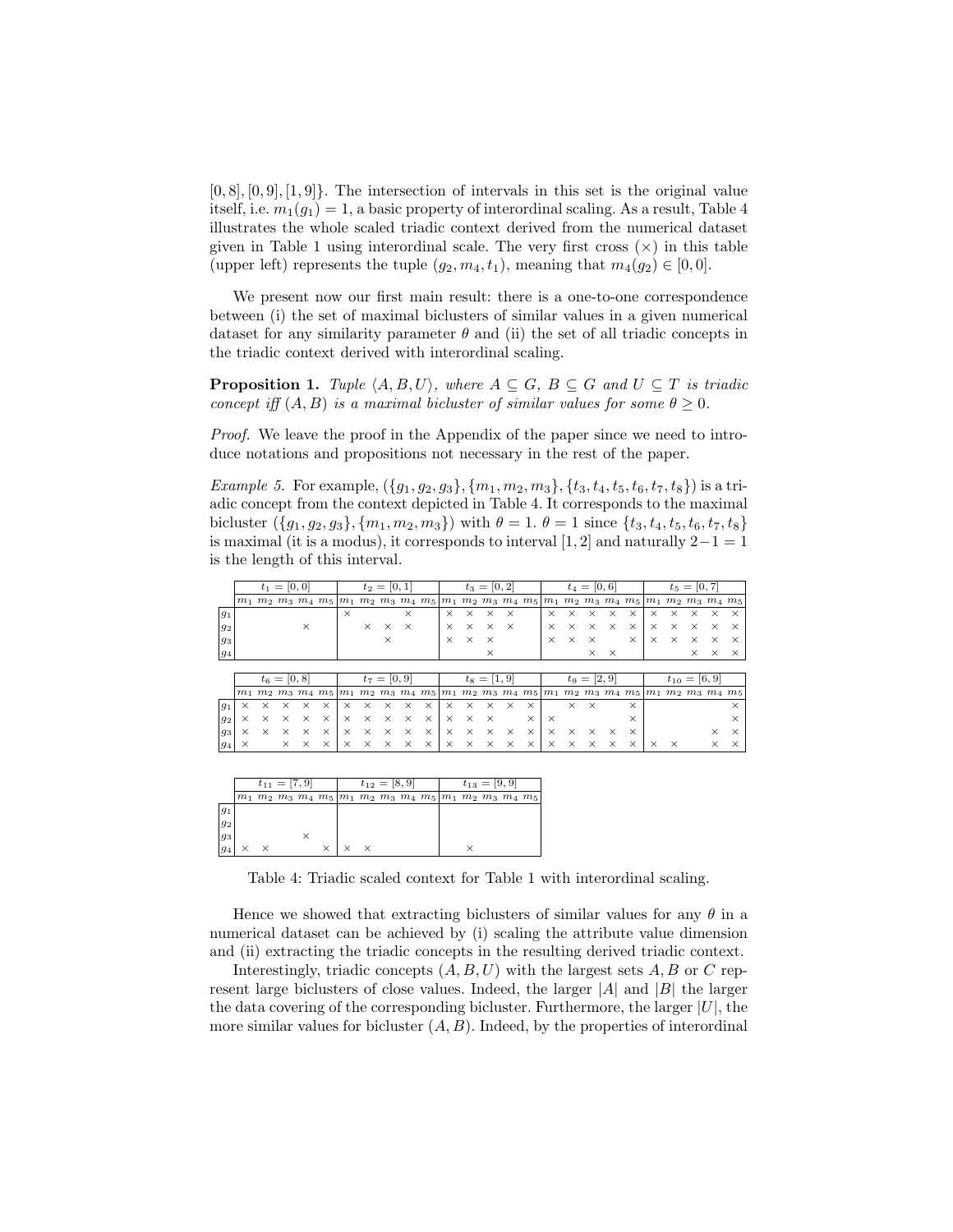scaling, the more intervals in  $U$ , the smaller their interval intersection. Mining so called top-k frequent triadic concepts can accordingly be achieved with the existing algorithm DATA-PEELER [2].

On another hand, extracting maximal biclusters for all  $\theta$  may be neither efficient nor effective with large numerical data: their number tends to be very large and all biclusters are not relevant for a given analysis. Furthermore, both size and density of contexts derived with interordinal scaling are known to be problematic w.r.t algorithmic scalability, see e.g. [9]. In existing methods of the literature,  $\theta$  is set a priori. We show now how to handle this case with slight modifications, our second main result.

#### 5 Extracting biclusters of similar values for a given  $\theta$

In this section we consider the problem of extracting maximal biclusters of similar values in TCA for a given  $\theta$  only. It comes with slight modifications of the methodology presented in last section. Intuitively, consider the previous scaling applied on a numerical dataset  $(G, M, W, I)$ . It scales W into dimension T and subsets of  $T$  characterize all intervals of values over  $W$ . To get maximal biclusters for a given  $\theta$  only, we should not consider all possible intervals in W, but rather all intervals (i) having a range size that is less or equal than  $\theta$  to avoid biclusters with non similar values, and (ii) having a range size the closest as possible to  $\theta$  to avoid non-maximal biclusters. For example, if we set  $\theta = 2$ , it is probably not interesting to consider interval [0, 8] in the scale dimension since  $8 - 0 > \theta$ . Similarly, considering the interval  $[6, 6]$  may not be interesting as well, since a bicluster with all its values equal to 6 may not be maximal. As introduced in [6], those maximal intervals of similar values used for the scale are called blocks of tolerance over the set of numbers W with respect to the tolerance relation  $\simeq_{\theta}$ .

Therefore we firstly recall basics on tolerance relations over a set of numbers. It allows us to define a simpler scaling procedure. The resulting triadic context is then mined with a new TCA algorithm called TriMax to extract maximal biclusters of similar values for a given  $\theta$ .

Blocks of tolerance over W are defined as maximal sets of pairwise similar values from  $W$ :

Definition 7 (Tolerance blocks from a set of numbers). The similarity relation  $\approx_{\theta}$  is called a tolerance relation, i.e. reflexive, symmetric but not transitive. Given a set W of values, a subset  $V \subseteq W$ , and a tolerance relation  $\simeq_{\theta}$ over  $W, V$  is a block of tolerance if:

(i)  $\forall w_1, w_2 \in V$ ,  $w_1 \simeq_{\theta} w_2$  (pairwise similarity)

(ii)  $\forall w_1 \notin V, \exists w_2 \in V, w_1 \not\approx_{\theta} w_2$  (maximality).

From Table 1 we have  $W = \{0, 1, 2, 6, 7, 8, 9\}$ . With  $\theta = 2$ , one has  $0 \approx 2$  but  $2 \not\approx_2 6$ . Accordingly, one obtains 3 blocks of tolerance, namely the sets  $\{0, 1, 2\}$ ,  $\{6, 7, 8\}$  and  $\{7, 8, 9\}$ . These three sets can be renamed as the convex hull of their elements on N: respectively, [0, 2], [6, 8] and [7, 9]: any number lying between the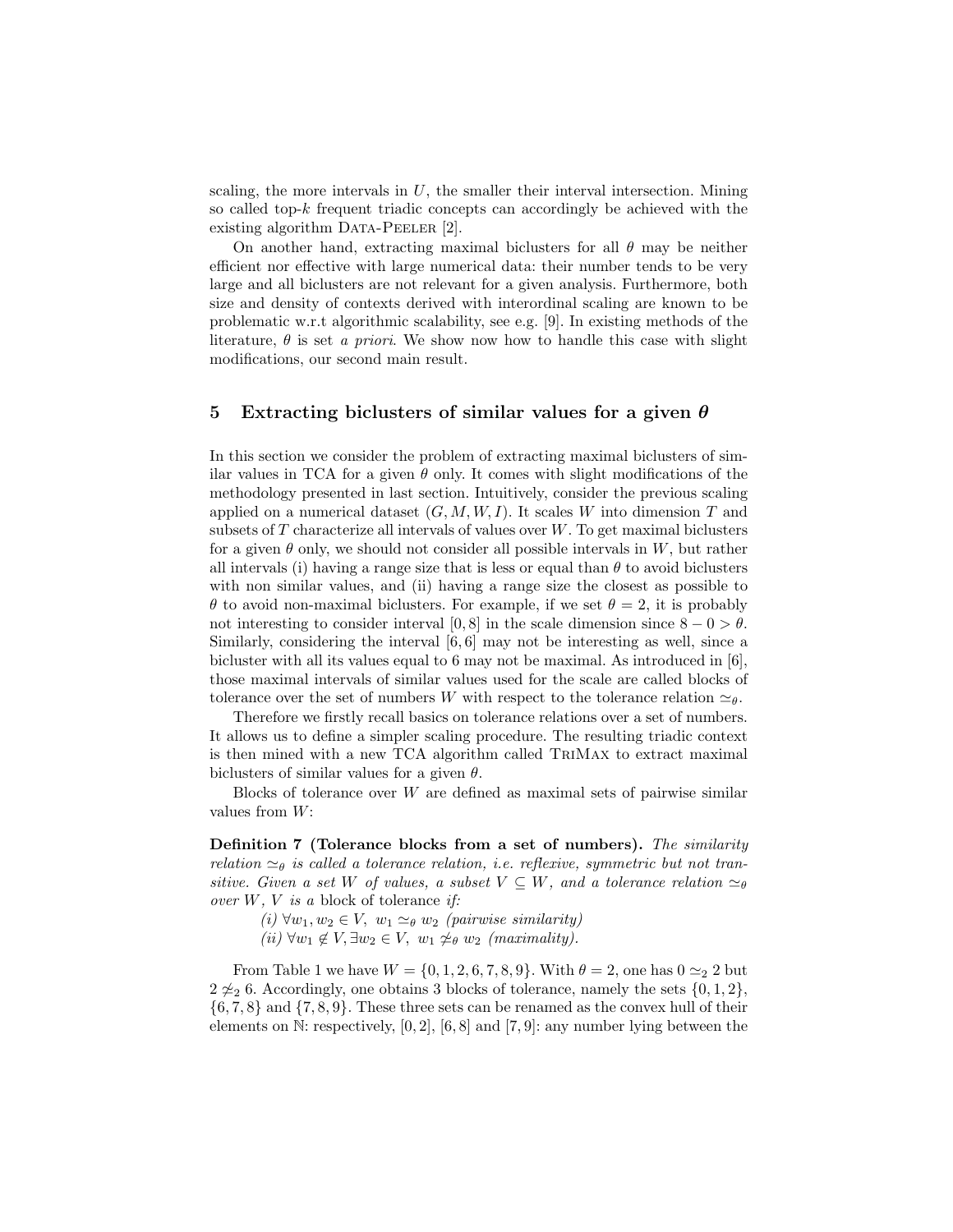minimal and the maximal elements (w.r.t. natural number ordering) of a block of tolerance is naturally similar to any other element of the block.

To derive a triadic context from a numerical dataset, we simply use tolerance blocks over W to define the scale dimension.

Definition 8 (Trimax scale relation). The scale relation is a binary relation  $J \subseteq W \times C$ , where C is the set of blocks of tolerance over W renamed as their convex hulls. Then,  $(w, c) \in J$  iff  $w \in c$ .

*Example 6.* From Table 1 we have:  $C = \{[0, 1], [1, 2], [6, 7], [7, 8], [8, 9]\}$  with  $\theta =$ 1, and  $C = \{[0, 2], [6, 8], [7, 9]\}$  with  $\theta = 2$ .

Then, we can apply the same context derivation as in previous section: scaling is still based on intervals, but this time it uses tolerance blocks.

Definition 9 (TRIMAX triadic scaled context). Let  $Y \subseteq G \times M \times C$  be a ternary relation. Then  $(g, m, c) \in Y$  iff  $(m(g), c) \in J$ , or simply  $m(g) \in c$ , where J is the scale relation.  $(G, M, C, Y)$  is called the TRIMAX triadic scaled context.

Example 7. Table 5 is the Trimax triadic scaled concept derived from the numerical dataset lying in Table 1 with  $\theta = 1$ .

|         |       |  | label 1 |  |                                                       | label 2 |              |         |  |  |  | label 3                                                                                                                                                |       |                   |   |  | label 4 |       |  |  |                   | label 5 |        |  |  |  |
|---------|-------|--|---------|--|-------------------------------------------------------|---------|--------------|---------|--|--|--|--------------------------------------------------------------------------------------------------------------------------------------------------------|-------|-------------------|---|--|---------|-------|--|--|-------------------|---------|--------|--|--|--|
|         | 10, 1 |  |         |  |                                                       |         |              |         |  |  |  |                                                                                                                                                        | 16, 7 |                   |   |  |         | [7.8] |  |  |                   |         | [8, 9] |  |  |  |
|         |       |  |         |  |                                                       |         |              |         |  |  |  | $ m_1   m_2   m_3   m_4   m_5   m_1   m_2   m_3   m_4   m_5   m_1   m_2   m_3   m_4   m_5   m_1   m_2   m_3   m_4   m_5   m_1   m_2   m_3   m_4   m_5$ |       |                   |   |  |         |       |  |  |                   |         |        |  |  |  |
| $ g_1 $ |       |  |         |  |                                                       |         |              | x x x x |  |  |  |                                                                                                                                                        |       |                   | × |  |         |       |  |  |                   |         |        |  |  |  |
| $ g_2 $ |       |  |         |  | $\times$ $\times$ $\times$ $\times$ $\times$ $\times$ |         |              |         |  |  |  |                                                                                                                                                        |       |                   |   |  |         |       |  |  |                   |         |        |  |  |  |
| $ g_3 $ |       |  |         |  |                                                       |         | $X \times X$ |         |  |  |  |                                                                                                                                                        |       | $\times$ $\times$ |   |  |         |       |  |  |                   |         |        |  |  |  |
| $ g_4 $ |       |  |         |  |                                                       |         |              |         |  |  |  |                                                                                                                                                        |       | $\times$          | × |  |         |       |  |  | $\times$ $\times$ |         |        |  |  |  |

Table 5: Triadic scaled context using tolerance blocks over W and  $\theta = 1$ .

Definition 10 (Dyadic context associated with a block of tolerance). Consider a block of tolerance  $c \in C$ . The dyadic context associated with this block is given by  $(G, M, Z)$  where  $z \in Z$  denotes all  $(q, m) \in G \times M$  such as  $m(q) \in c$ .

Example 8. In Table 5, each such dyadic context is labelled by its corresponding block of tolerance.

Now, remark that blocks of tolerance over W are totally ordered: let  $[v_1, v_2]$ and  $[w_1, w_2]$  be two blocks of tolerance, one has  $[v_1, v_2] < [w_1, w_2]$  iff  $v_1 < w_1$ . Hence, associated dyadic contexts are also totally ordered and we use a corresponding indexing set to label them. In Table 5, contexts for blocks  $\langle [0, 1], [1, 2], \rangle$ [6, 7], [7, 8], [8, 9]) are respectively labelled  $(1, 2, 3, 4, 5)$ .

We now present our second main results: The scaled triadic context supports the extraction of maximal biclusters of similar values for a given  $\theta$ . In this case however, existing algorithms of TCA cannot be applied directly. For example, in Table 5, the triconcept  $({g_3}, {m_4}, {3, 4})$  corresponds to a bicluster of similar values which is not maximal. Hence we present hereafter a new TCA algorithm for this task, called TriMax.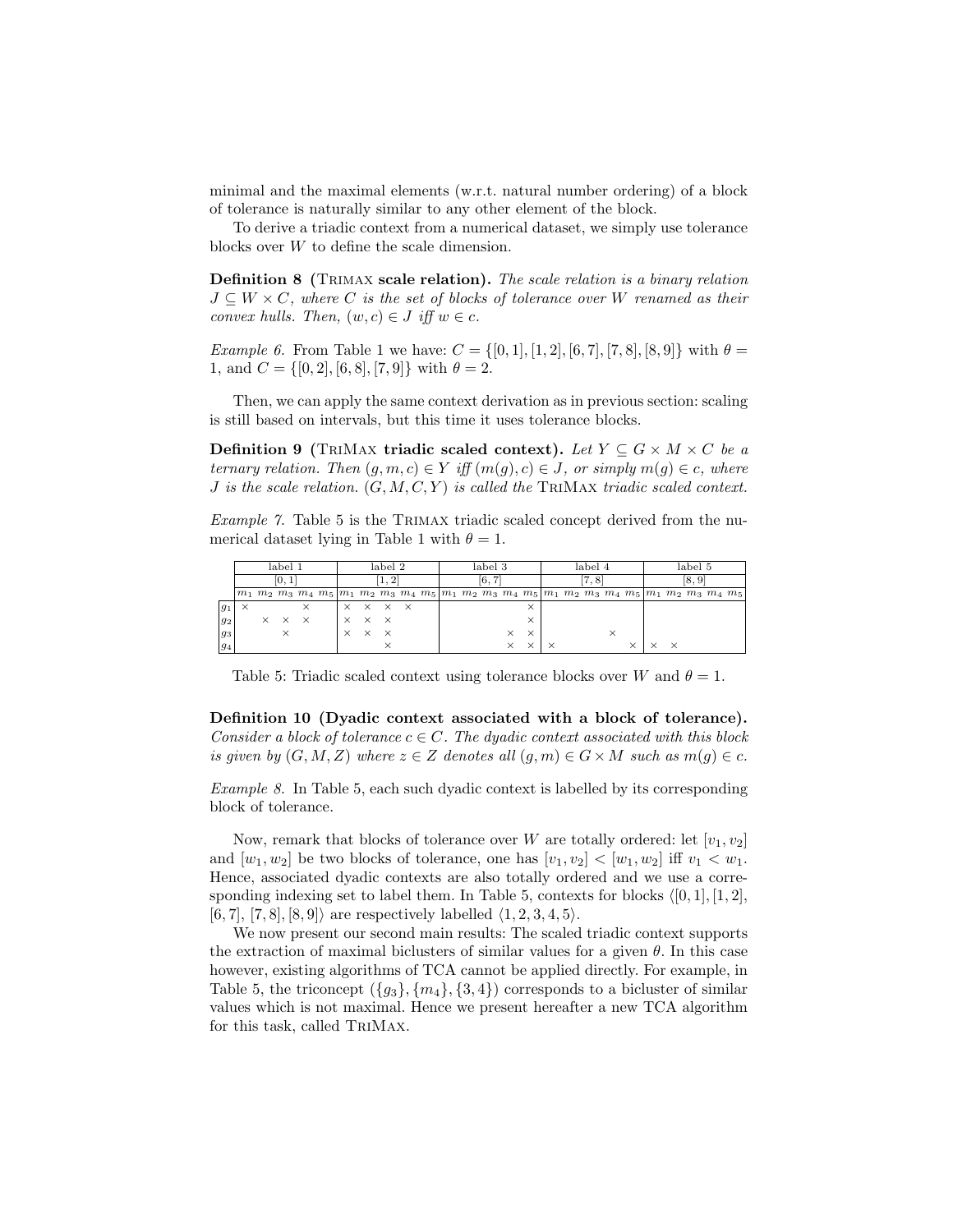The basic idea of TriMax relies on the following facts. Firstly, since each dyadic context corresponds to a block of tolerance, we do not need to compute intersections of contexts, such as classically done in TCA. Hence each dyadic context is processed separately. Secondly, a dyadic concept of a dyadic context necessarily represents a bicluster of similar values, but we cannot be sure it is maximal (see previous example). Hence, we need to check if a concept is still a concept in other dyadic contexts, corresponding to other classes of tolerance. This is made precise with the following proposition.

**Proposition 2.** Let  $(A, B, U)$  be a triadic concept from TRIMAX triadic scaled context  $(G, M, C, Y)$ , such that U is the outer closure of a singleton  $\{c\} \subseteq C$ . If  $|U| = 1$ ,  $(A, B)$  is a maximal bicluster of similar values. Otherwise,  $(A, B)$ is a maximal bicluster of similar values iff  $\exists y \in [min(U); max(U)], y < c$  s.t.  $(A, B) \neq \Psi'_v$  $\mathcal{L}'_y(\Psi_y((A, B)))$ , where  $\Psi'_y$  $\Psi_y(.)$  and  $\Psi_y(.)$  correspond to inner derivation operators associated with  $y^{th}$  dyadic context.

*Proof.* When  $|U| = 1$ ,  $(A, B)$  is a dyadic concept only in one dyadic context corresponding to a block of tolerance. By properties of tolerance blocks,  $(A, B)$ is a maximal bicluster. If  $|U| \neq 1$ ,  $(A, B)$  is a dyadic concept in |U| dyadic contexts. Since the tolerance block set is totally ordered, it directly implies that modus U is an interval  $(min(U); max(U)]$ . Hence, if  $\exists y \in [min(U); max(U)]$  s.t.  $(A, B) = \Psi'_v$  $\mathcal{H}_y(\Psi_y((A, B)))$  this means that  $(A, B)$  is not a maximal bicluster of similar values.

Description of the TriMax algorithm. TriMax starts with scaling initial numerical data into several dyadic contexts, each one standing for a block of tolerance over W with given  $\theta$ . The set of all dyadic contexts forms accordingly a triadic context. Then, each dyadic context is mined with any FCA algorithm (or closed itemset mining algorithm), and all formal concepts are extracted. For a given concept  $(A, B)$ , we compute outer derivation  $\Phi'((A, B))$ , i.e. to obtain the set of dyadic contexts labels in which the current dyadic concept holds. If it results in a singleton, this means that  $(A, B)$  is a concept for the current block of tolerance only, i.e. it is a maximal bicluster of similar values, and it has been, or will never be, generated twice. Otherwise,  $(A, B)$  is a concept in other contexts, and can be generated accordingly several times (as much as the number of contexts in which it holds). Then, we only consider  $(A, B)$  if we are sure it is the last time it is computed. Finally, we need to check if current concept represents a maximal bicluster, i.e. there should not exist a context from the modus where  $(A, B)$  is not a dyadic concept.

**Proposition 3.** TRIMAX outputs a (i) complete, (ii) correct and (iii) non redundant collection of all maximal biclusters of similar values for a given numerical dataset and similarity parameter  $\theta$ .

Proof. (i) and (ii) follow directly from Proposition 2. Statement (iii) is ensured by the second if condition of the algorithm: a dyadic concept (or equivalently bicluster) is considered iff it has been extracted in the last dyadic context in which it holds.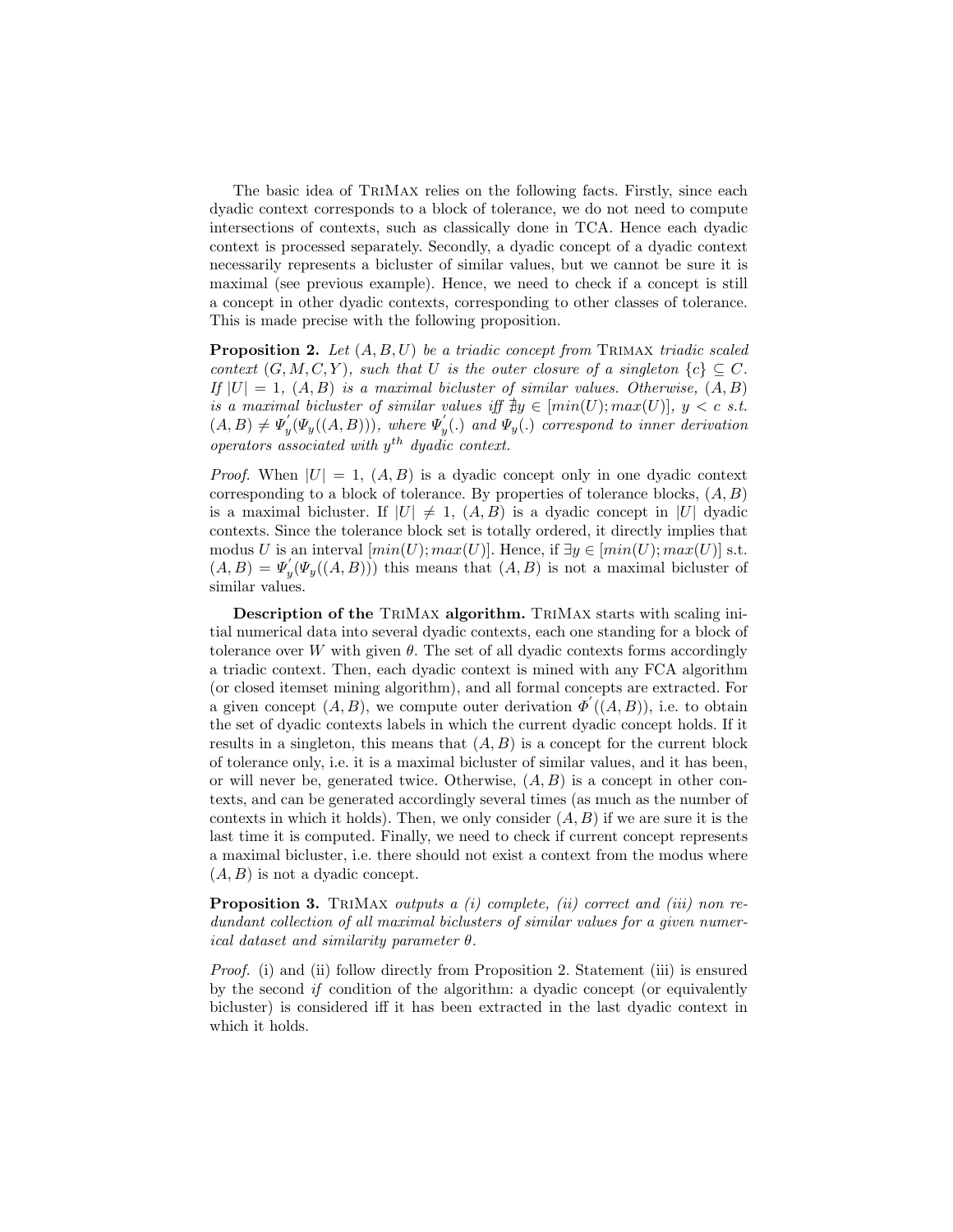#### Algorithm 1: TriMax

**input** : Numerical dataset  $(G, M, W, I)$ , tolerance parameter  $\theta$ output: Maximal biclusters of similar values Let  $C = \{[a_i, b_i]\}$  be the totally ordered set of all blocks over W for given  $\theta$ . Indices i form an indexing set. forall the  $[a_i, b_i] \in C$  do Build context  $(G, M, Z_i)$  such that  $(g, m) \in Z_i \Leftrightarrow m(g) \in [a_i, b_i]$ forall the  $(G, M, Z_i)$  do Use any FCA algorithm to extract all its concepts  $(A, B)$ forall the dyadic concepts  $(A, B)$  in the current context  $(G, M, Z_i)$  do if  $|\varPhi'((A, B))| = 1$  then | print  $(A, B)$ else if  $max(\Phi^{'}((A,B))=i$  then  $x \leftarrow min(\Phi'((A, B)))$ if  $\exists y \in [x, i[$  s.t.  $(A, B) \neq \Psi'_y(\Psi_y((A, B)))$  then | print  $(A, B)$ 

## 6 Computer experiments

In this section, we experiment with the algorithm TriMax and highlight various aspects of its practical complexity.

Data. We explore a gene expression dataset of the species *Laccaria bicolor* available at NCBI<sup>5</sup>. More details on this dataset can be found in [9]. This gene expression dataset monitors the behaviour of 11, 930 genes in 12 biological situations, reflecting various stages of Laccaria bicolor biological cycle. Attribute values in W vary between 0 and 60, 000.

TRIMAX **implementation**. TRIMAX is written in  $C_{++}$ . It uses the BOOST library 1.42 for data structures and the implementation of InClose from its authors<sup>6</sup> for dyadic concepts extraction. At each iteration of the main loop, i.e. each tolerance block, the current scaled dyadic context is produced: We do not generated the whole triadic context which cannot fit into memory for large databases. It turns out that the modus computation for a given dyadic concept requires to compute scaling "on the fly", i.e. when computing the set of dyadic contexts in which a current concept holds. The experiments were carried out on an Intel CPU 2.54 Ghz machine with 8 GB RAM running under Ubuntu 11.04.

Experiment settings. The goal of the present experiments is not to give a qualitative evaluation of the present approach (say biological interpretation), but rather a quantitative evaluation. Indeed, the present work aims at showing

 $5 \text{ http://www.ncbi.nlm.nih.gov/geo/} as series GSE9784$ 

<sup>6</sup> http://sourceforge.net/projects/inclose/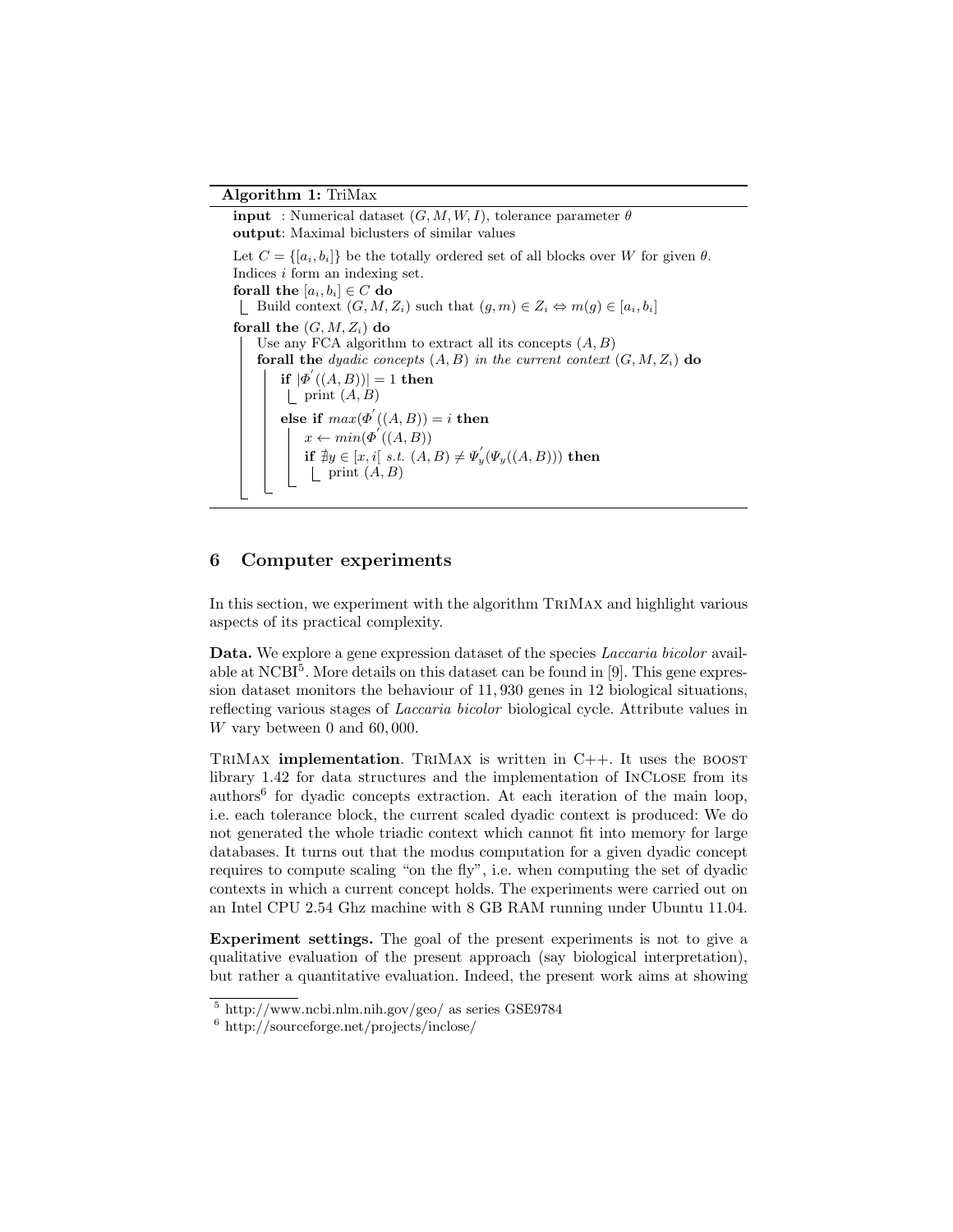

biclusters varying  $\theta$  with  $|G| = 500$  with  $\theta = 33,000$  and  $|G| = 500$ 

Fig. 1: Monitoring with different settings (i) the number of maximal biclusters, (ii) the execution times of TriMax, (iii) the number of tolerance blocks, (iv) the derived triadic context density, (v) the number of non-maximal biclusters generated as dyadic-concepts w.r.t. the number of maximal biclusters, and (vi) repartition of execution time in the TriMax algorithm.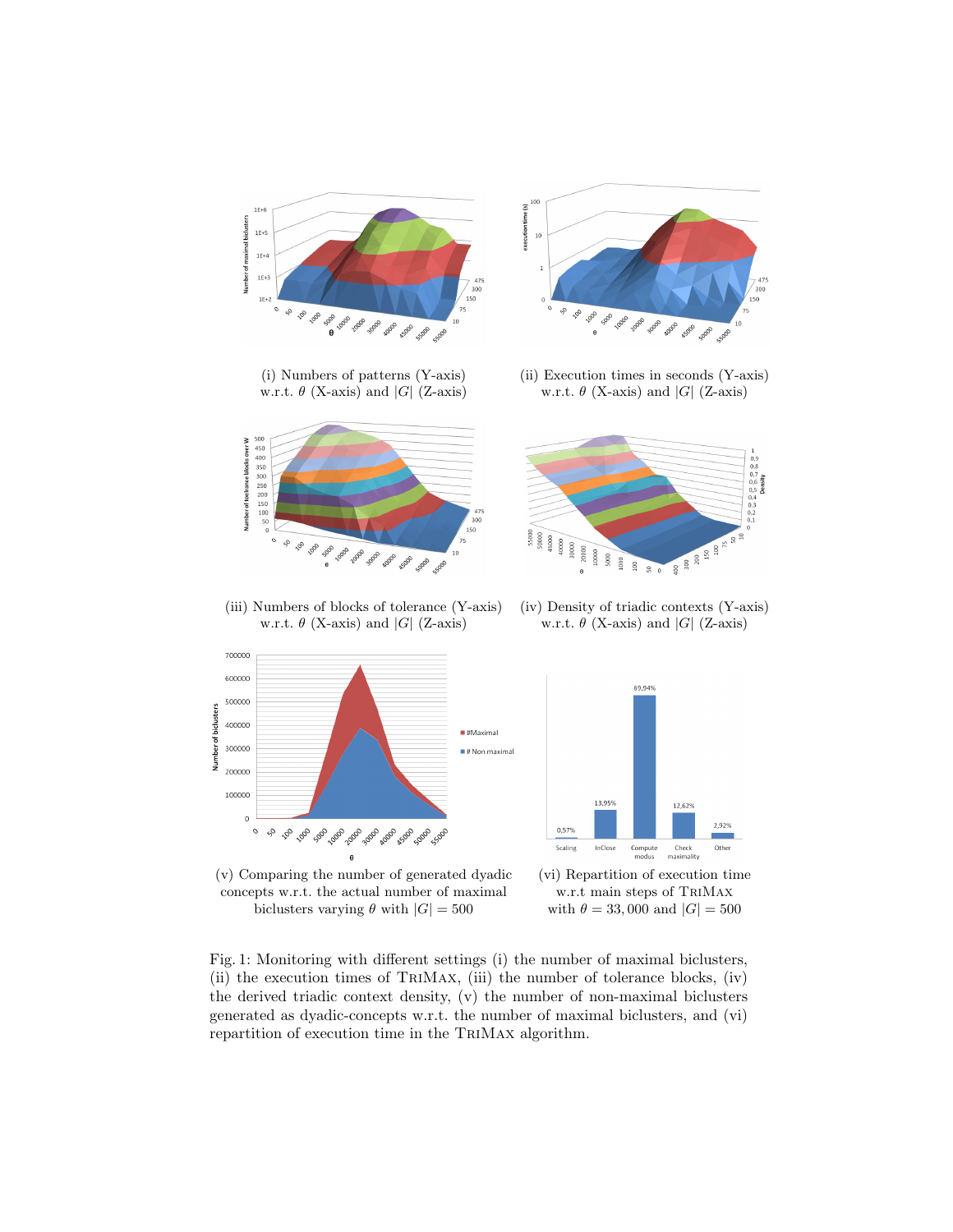how an existing type of biclusters can be mined with Triadic Concept Analysis. For a qualitative evaluation, the reader may refer for example to [1, 9].

Accordingly, we designed the following experiments to monitor various aspects of the TriMax algorithm. For most of the experiments, the dataset used is composed of an increasing number of objects and all attributes. The objects are chosen randomly once and for all so that the different experiment results can be compared. We also vary the parameter  $\theta$  in the same way across all experiments. Then, we monitor the following aspects, as presented in Figure 1:

- i. Number of maximal biclusters of similar values
- ii. Execution time (in seconds)
- iii. Number of tolerance blocks
- iv. Density of the triadic context, where density is defined as  $d(G, M, C, Y) =$  $|Y|/(|G| \times |M| \times |C|)$ . This information is important, since contexts with high density are known to be hard to process with FCA algorithms [11], and we use the InClose algorithm for dyadic contexts processing.
- v. Comparison between the number of non-maximal biclusters produced by TriMax (i.e. dyadic concepts that do not corresponds to maximal biclusters) with the number of maximal biclusters.
- vi. Execution time profiling of the main procedures of TriMax. This is achieved with the tool GNU GPROF and gives us what parts of the algorithm are the most time consuming.

Experiment results. Figure 1 presents the results of our experiments with different settings. In these settings, we vary the number of objects  $|G|$  and the parameter  $\theta$ . A first observation arises from graph (i): the number of biclusters is the highest when  $\theta \simeq 30,000$ . A first explanation is that 30,000 is the half of the maximal value of W and almost all multiples of 100 in  $[0; 60, 000]$  belongs to  $W$ . In graph (ii), execution time has the same behaviour as graph (i). These results can be understood by paying attention to the next graphs (iii) and (iv). In (iii) is monitored the number of tolerance blocks. The maximal number is reached when  $\theta = 0$ , i.e.  $|C| = |W|$ . When  $\theta = max(W)$ , we have  $|C| = 1$ . Now we observe in (iv) that the density follows a reverse behaviour: When  $\theta = 0$ , the density tends towards 0%; when  $\theta = max(W)$ , then density exactly equal 1%. Combining both graph (iii) and (iv), the worst cases happen when both density and tolerance bloc count are high.

Another observation, which explains also the execution times, arises from graph (v). Here are compared the number of maximal biclusters and the number of non-maximal biclusters generated as dyadic concepts. Here again, worst case is reached when  $\theta \simeq 30,000$ . Looking at graph (vi), we learn that this is however not the major problem. The mostly consuming procedure of TriMax is the computation of the modus of a dyadic concept. The explanation is that we compute modus with "on the fly scaling".

Therefore, the bottleneck of our algorithm reveals itself to be the modus computation. In practical applications however, the analyst is not interested in all biclusters of similar values. Some constraints are generally defined, such as a minimal (resp. maximal) number of objects (resp. attributes) in a bicluster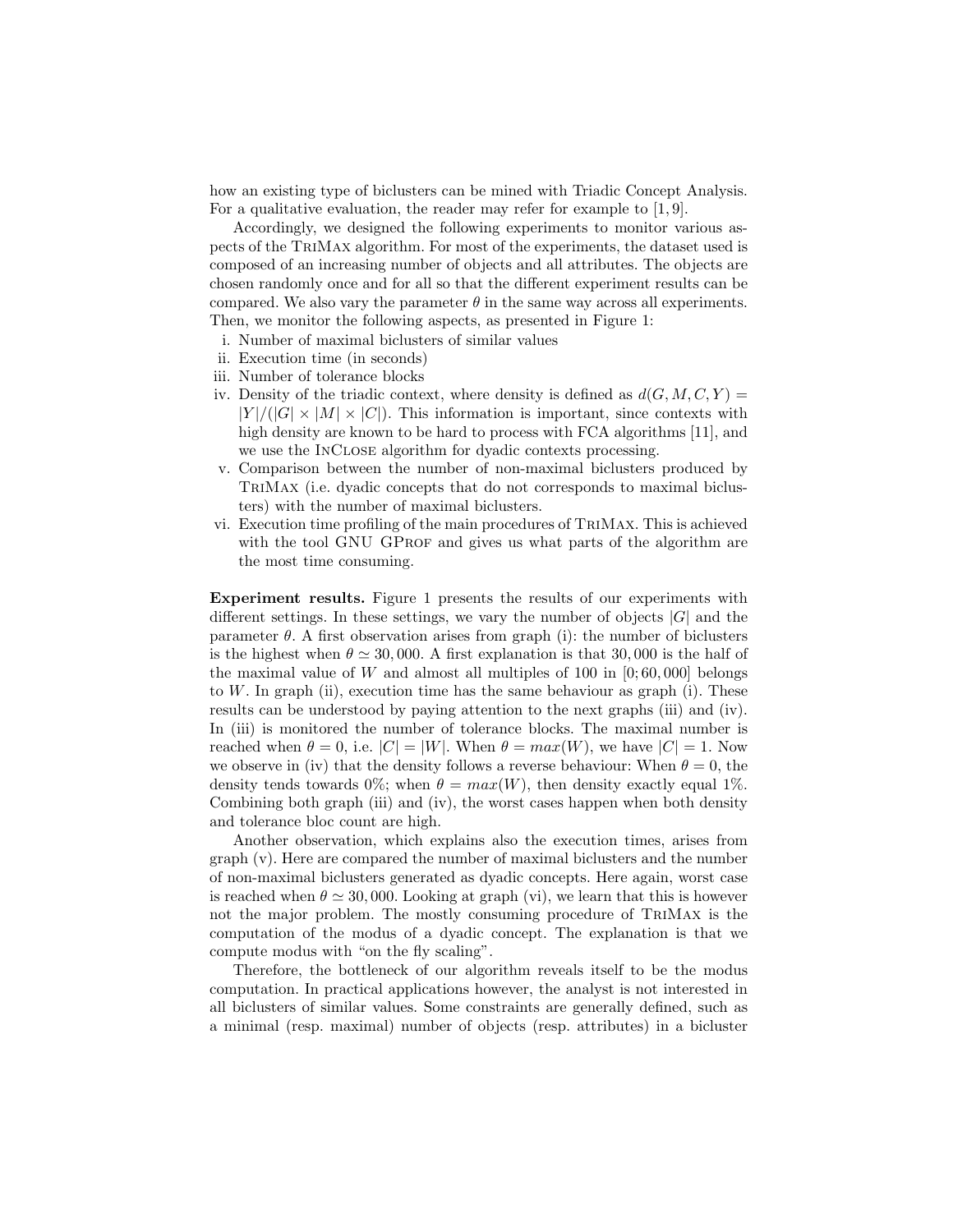$(A, B)$ , or a minimal area  $|A| \times |B|$ , etc. Interestingly, most of those constraints can be evaluated on a generated dyadic concept. Therefore, before computing the modus of such concept, we can check such properties and discard the concept if not respecting the constraints. Although not reflected in this paper, we tested how adding minimal (resp. maximal) size constraints on a bicluster affects both number of biclusters and execution times. The results are very interesting: for example with  $\theta = 33,000, |G| = 500$ , and minimal (resp. maximal) size for |A| set to 10 (resp. 40), TriMax produces only 5, 332 maximal biclusters in 2.1 seconds compared to 104, 226 maximal biclusters extracted in 16.130 seconds without any constraint.

Finally, the most interesting aspect of TriMax is its direct distributed computation capacity. Indeed, each iteration, i.e. for each block of tolerance, can be achieved independently from the others. Furthermore, the core of TriMax consisting in extracting dyadic contexts can also be distributed, see e.g. [10]. A deeper investigation remains to be done in this case. Note that although the method description involves  $W$  as a set of natural numbers, TRIMAX can directly handle numerical data real numbers, and has been implemented as such.

Comparison with existing methods. Two existing methods in the literature also consider the problem of extracting all maximal biclusters of similar values from a numerical dataset. The first method is called Numerical Biset Miner (NBS-Miner [1]). The second method is based on interval pattern structures (IPS [7, 8]). Limited by space, we do not detail these methods. Both NBS-Miner and IPS algorithms have been implemented in C++. First experiments show that NBS-Miner is not scalable compared to IPS and TriMax. On another hand, it seems that TriMax outperforms IPS, but a deeper investigation is required. The main problem in IPS is to find an efficient algorithm able to compute tolerance blocks over a set of intervals.

## 7 Conclusion

We addressed the problem of biclustering numerical data with Formal Concept Analysis. So called (maximal) biclusters of similar values can be characterized and extracted with Triadic Concept Analysis, which turns out to be a novel mathematical framework for this task. We properly defined a scaling procedure turning original numerical data into triadic contexts from which biclusters can be extracted as triadic concepts with existing algorithms. This approach allows a correct, complete and non-redundant extraction of all maximal biclusters, for any similarity parameter  $\theta$  and can be extended to *n*-ary numerical datasets while their computation can be directly distributed. The interpretation of triadic concepts is very rich: both extent and intent allow to characterize a bicluster (i.e. the rectangle), while the modus gives the range of values of the biclusters, and for which  $\theta$  is the bicluster maximal. Moreover, the larger the modus, the more similar the values within current bicluster. It follows a perspective of research, aiming at extracting the top- $k$  frequent tri-concepts with DATA-PEELER [2], which can help to handle the problem of top-k biclusters extraction. We also adapted the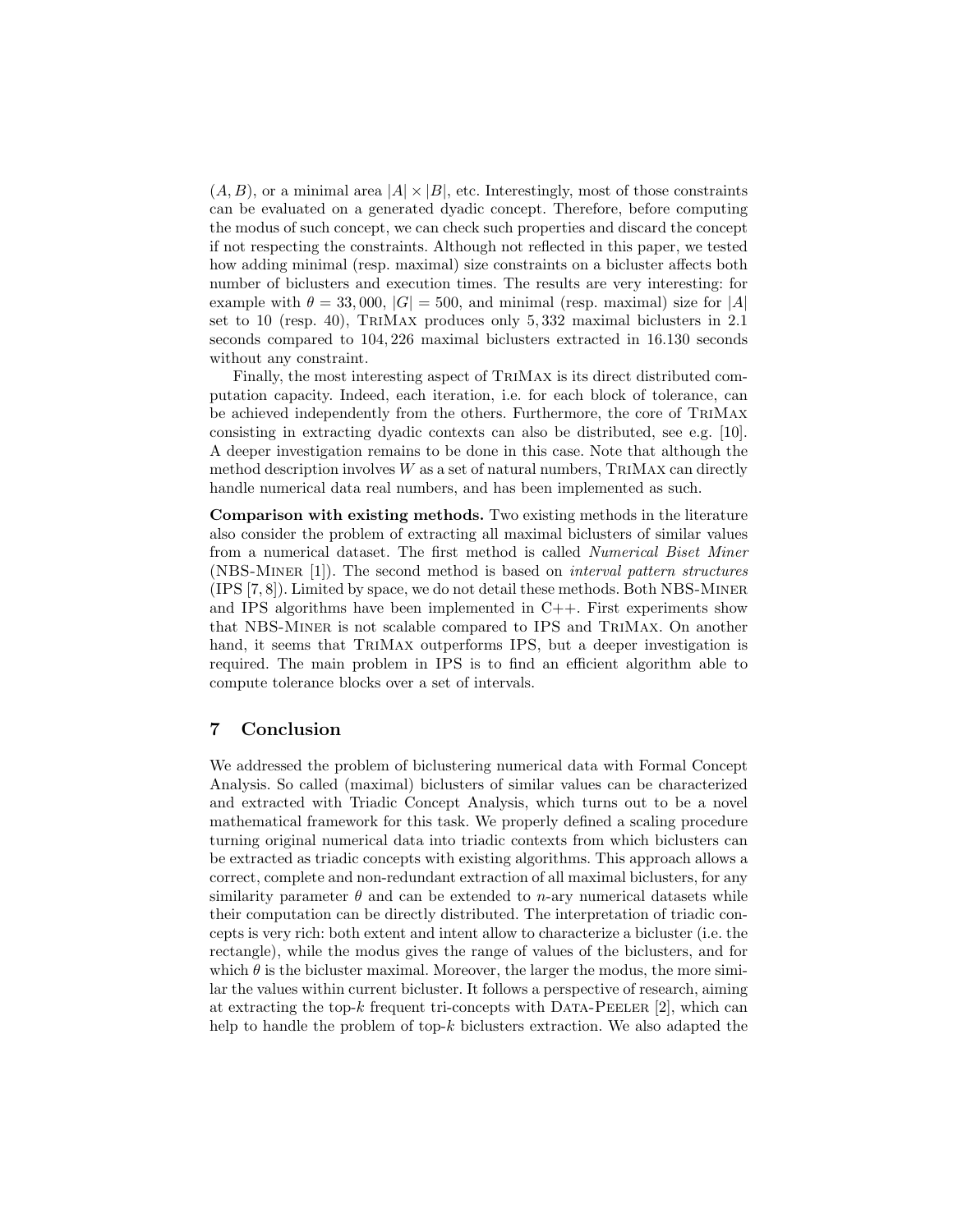TCA machinery with algorithm TriMax to extract maximal biclusters for a user-defined  $\theta$ , which is classical in the existing literature. It appears that TRI-Max is a fully customizable algorithm: any concept extraction algorithm can be used inside its core (along with several constraints on produced dyadic concepts), while its distributed computation is direct. Among several other experiments, it remains now to determine which are the best core algorithms for a given  $\theta$ parameter, the very last directly influencing derived contexts density.

Acknowledgements. Authors would like to thank Dmitry Andreevich Morozov for implementing the algorithms NBS-Miner and IPS. Mehdi Kaytoue was partially supported by CNPq, Fapemig and the Brazilian National Institute for Science and Technology for the Web (InWeb). Sergei O. Kuznetsov was supported by the project of the Russian Foundation for Basic Research, grant no. 08-07- 92497-NTsNIL a. Juraj Macko acknowledges support by Grant No. 202/10/0262 of the Czech Science Foundation.

## A Proof of the Proposition 1.

Before proving this proposition, we need to introduce the following. For sake of simplicity, we now consider  $W$  as the set of all natural numbers from a numerical dataset that are greater or equal than the minimal value and lower or equal than the maximal value, i.e.  $W = \{0, 1, 2, 3, 4, 5, 6, 7, 8, 9\}$  with the example of Table 1.

Definition 11 (Scale value and scale relation). We call scale value  $s =$  $q - r$  where  $r = min(W)$  and  $q = max(W)$ . The scale relation is a binary relation  $J \subseteq W \times T$ , where  $T = \{t_1, \ldots, t_{2s+1}\}$   $r \leq w \leq q$  and  $\langle w, t_i \rangle \in J$  iff  $i \in [w - r + 1, w - r + 1 + s].$ 

Note that  $J$  is equivalent to interordinal scale of  $W$  previously given, but this notations are used for the proof.

**Definition 12** ( $E_{\theta w}$  - cluster base). We introduce  $E_{\theta w} \subseteq T$  defined as  $E_{\theta w} =$  $[t_{w+\theta-r+1}; t_{w-r+1+s}]$  for given  $\theta$  and  $w \in W$ .

Example 9 (E $_{\theta w}$  - cluster base).  $E_{12} = [t_{2+1-0+1}; t_{2-0+1+9}] = [t_4; t_{12}]$ .

**Proposition 4.**  $(w_b = m(g)) \simeq_{\theta} (n(h) = w_c)$  iff  $(\langle g, m \rangle \in Y_{E_{\theta b}}^{12}$  and  $\langle h, n \rangle \in$  $Y^{12}_{E_{\theta b}})$ .

*Proof.* Let  $E_b, E_c \subseteq T$  and  $w_c \geq w_b$ . According to the definition  $(g, m) \in Y_{E_{\theta b}}^{12}$ iff  $m, g, t$  are related by Y for all  $t \in E_{\theta b}$ . Using scaling and definition we have  $[t_{w_b-r+1}; t_{w_b-r+1+s}] = E_b \supseteq E_{\theta b} = [t_{w_b+\theta-r+1}; t_{w_b-r+1+s}]$  which is straightforward. We just need to show that  $(h, n) \in Y_{E_{\theta b}}^{12}$  holds as well. With scaling definition and previous definition we get  $[t_{w_c-r+1}; t_{w_c-r+1+s}] = E_c \supseteq E_{\theta b}$  $[t_{w_b+\theta-r+1};t_{w_b-r+1+s}]$  holding iff  $w_c - w_b \leq \theta$ , which is equal to the definition of  $\simeq_{\theta}$ .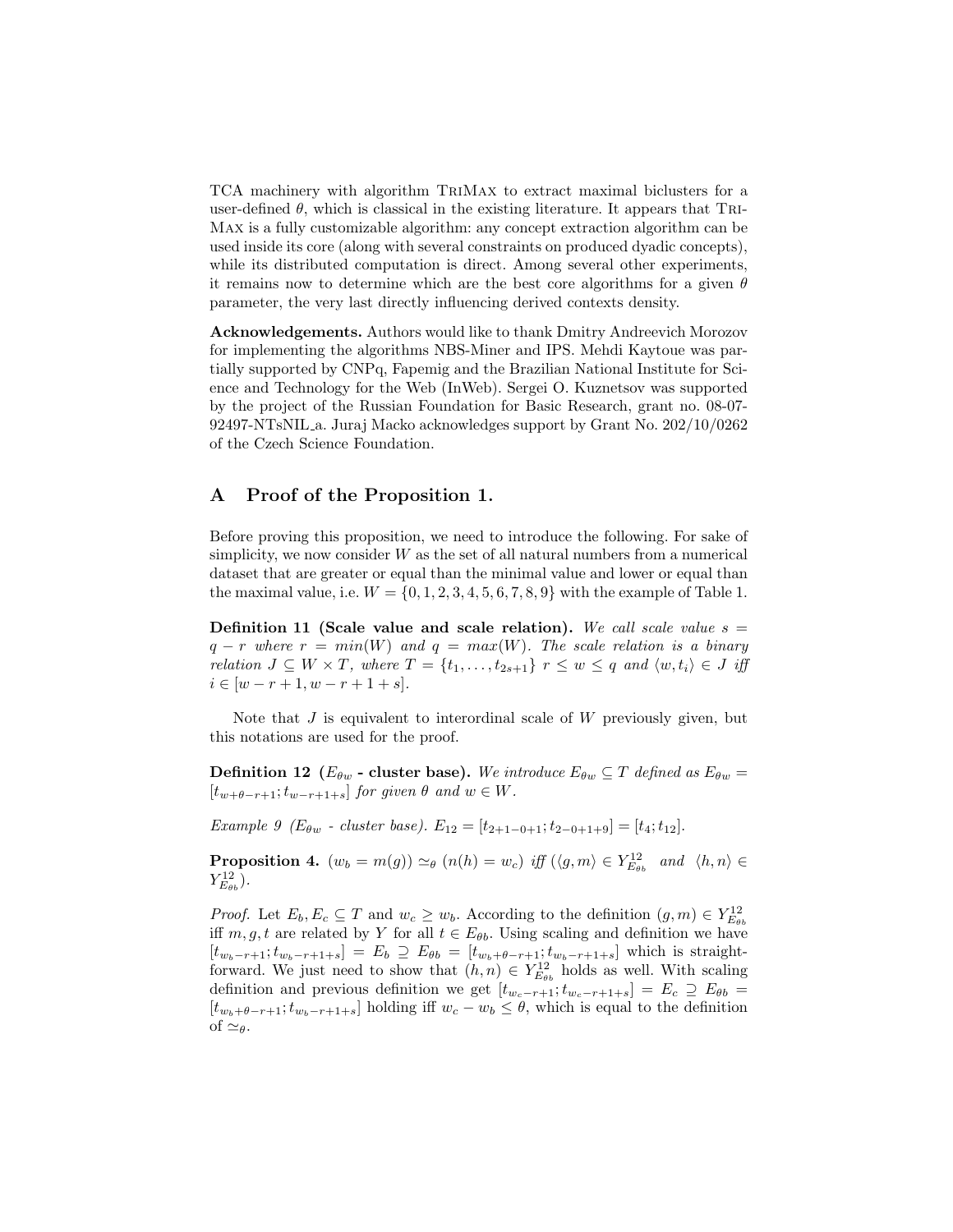Moreover we can easily see as a corollary that  $w_c-w_b \leq \theta$  holds iff  $E_b \cap E_c \supseteq E_{\theta b}$ and  $w_c - w_b = \theta$  holds iff  $E_b \cap E_c = E_{\theta b}$ . Now we can prove the Proposition 1 from the main text.

**Proposition 1.** Tuple  $\langle A_1, A_2, U \rangle$ , where  $A_1 \subseteq G$ ,  $A_2 \subseteq M$  and  $U \subseteq T$  is triadic concept iff  $(A_1, A_2)$  is a maximal bicluster of similar values for some  $\theta \geq 0$ . Furthermore the value of  $\theta$  is defined as  $\theta = s - |U| + 1$ .

*Proof.* Let  $U = E_{\theta b}$  and consider dyadic context  $Y_U^{12} = Y_{E_{\theta b}}^{12}$  for some  $w_b$ . Using dyadic closure operator  $\Psi'(\Psi((A_1))$  we get  $(A_1, A_2)$ . From definition of triconcept we know that  $A_1 \subseteq B_1$  implies  $A_1 = B_1$  (the same for  $A_2$ ). From definition of maximal bicluster of similar values we know that  $\langle A_1, A_2 \rangle$  is maximal when it does not exists  $\langle B_1, B_2 \rangle$  s.t.  $B_1 \supseteq A_1$  (the same applies for  $A_2$ ). It is obvious that both sets are maximal from definition and when we have the same dyadic context  $Y_U^{12} = Y_{E_{\theta b}}^{12}$ . Now we need to look at dyadic context  $Y_U^{12} = Y_{E_{\theta b}}^{12}$ . In  $|U| = |E_{\theta b}| = |[t_{w_b+\theta-r+1};t_{w_b-r+1+s}]|$  we can easily see that  $|U| = s - \theta + 1$ , which gives  $\theta = s - |U| + 1$ .

Finally, U is maximal (as being modus of a triconcept) and  $E_{\theta b}$  is maximal as well because  $w_c - w_b \leq \theta$  holds iff  $E_b \cap E_c \supseteq E_{\theta b}$ . All facts mentioned in this proof leads to equality of the triconcept and maximal bicluster of similar values.

#### References

- 1. Besson, J., Robardet, C., Raedt, L.D., Boulicaut, J.F.: Mining bi-sets in numerical data. In: Dzeroski, S., Struyf, J. (eds.) KDID. Lecture Notes in Computer Science, vol. 4747, pp. 11–23. Springer (2007)
- 2. Cerf, L., Besson, J., Robardet, C., Boulicaut, J.F.: Closed patterns meet n-ary relations. TKDD 3(1) (2009)
- 3. Ganter, B., Wille, R.: Formal Concept Analysis. Springer (1999)
- 4. Jäschke, R., Hotho, A., Schmitz, C., Ganter, B., Stumme, G.: Trias an algorithm for mining iceberg tri-lattices. In: ICDM. pp. 907–911 (2006)
- 5. Ji, L., Tan, K.L., Tung, A.K.H.: Mining frequent closed cubes in 3d datasets. In: Proceedings of the 32nd International Conference on Very Large Data Bases (VLDB). pp. 811–822. ACM (2006)
- 6. Kaytoue, M., Assaghir, Z., Napoli, A., Kuznetsov, S.O.: Embedding tolerance relations in formal concept analysis: an application in information fusion. In: CIKM. pp. 1689–1692. ACM (2010)
- 7. Kaytoue, M., Kuznetsov, S.O., Napoli, A.: Biclustering numerical data in formal concept analysis. In: Valtchev, P., Jäschke, R. (eds.) ICFCA. LNCS, vol. 6628, pp. 135–150. Springer (2011)
- 8. Kaytoue, M., Kuznetsov, S.O., Napoli, A.: Revisiting numerical pattern mining with formal concept analysis. In: Proceedings of the 22nd International Joint Conference on Artificial Intelligence (IJCAI). IJCAI/AAAI (2011)
- 9. Kaytoue, M., Kuznetsov, S.O., Napoli, A., Duplessis, S.: Mining gene expression data with pattern structures in formal concept analysis. Inf. Sci. 181(10), 1989– 2001 (2011)
- 10. Krajca, P., Vychodil, V.: Distributed algorithm for computing formal concepts using map-reduce framework. In: IDA. pp. 333–344. Springer (2009)